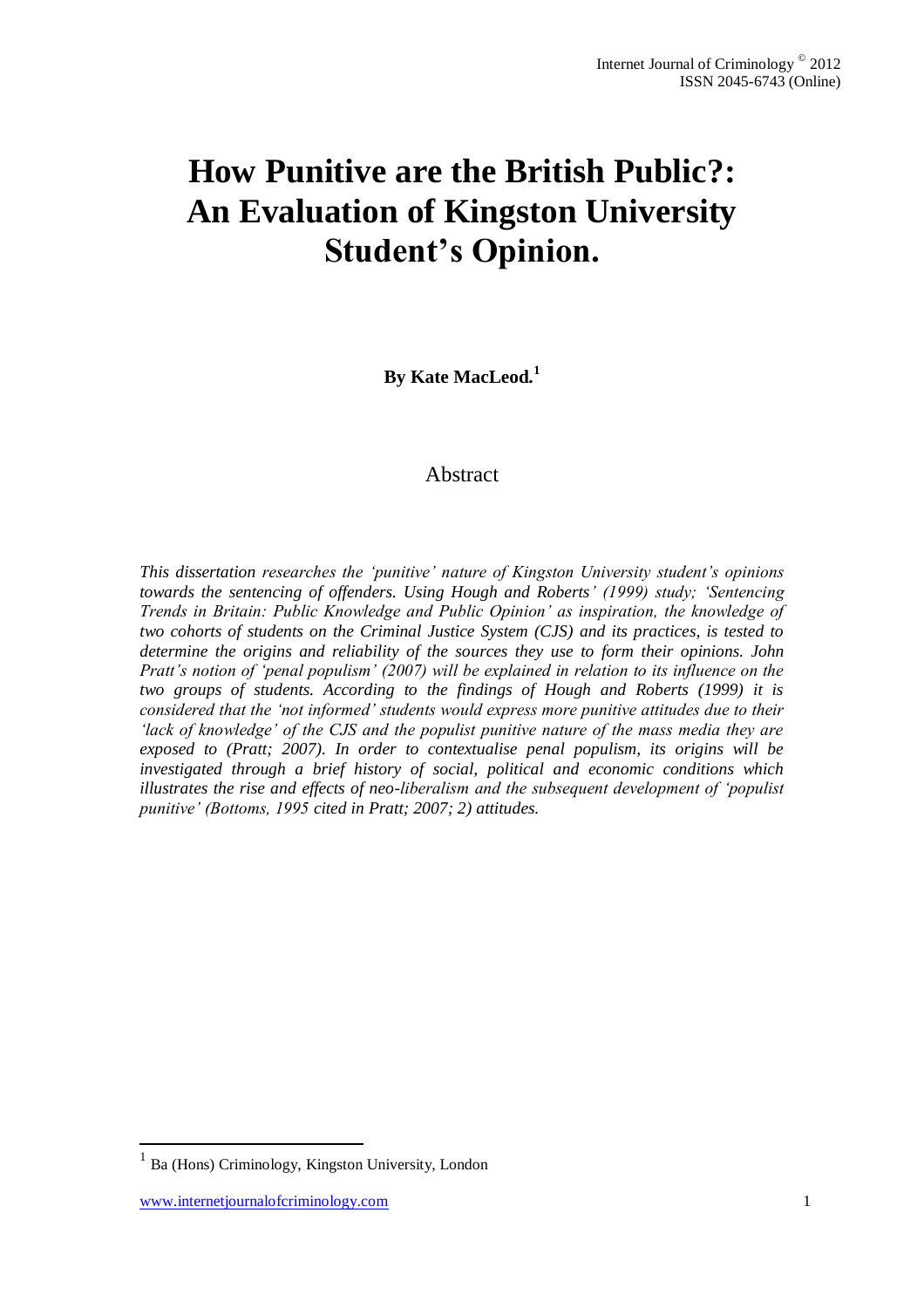# **Table of Contents:**

| <b>List of Tables and Graphs</b><br>Acknowledgements |                |
|------------------------------------------------------|----------------|
| <b>Chapter 1: Introduction</b>                       | $\overline{4}$ |
| <b>Chapter 2: Literature Review</b>                  | 6              |
| <b>Chapter 3: Research Methods</b>                   | 13             |
| <b>Chapter 4: Findings and Discussion</b>            | 17             |
| <b>Chapter 5: Conclusion</b>                         | 31             |
| <b>References</b>                                    |                |

**Appendices**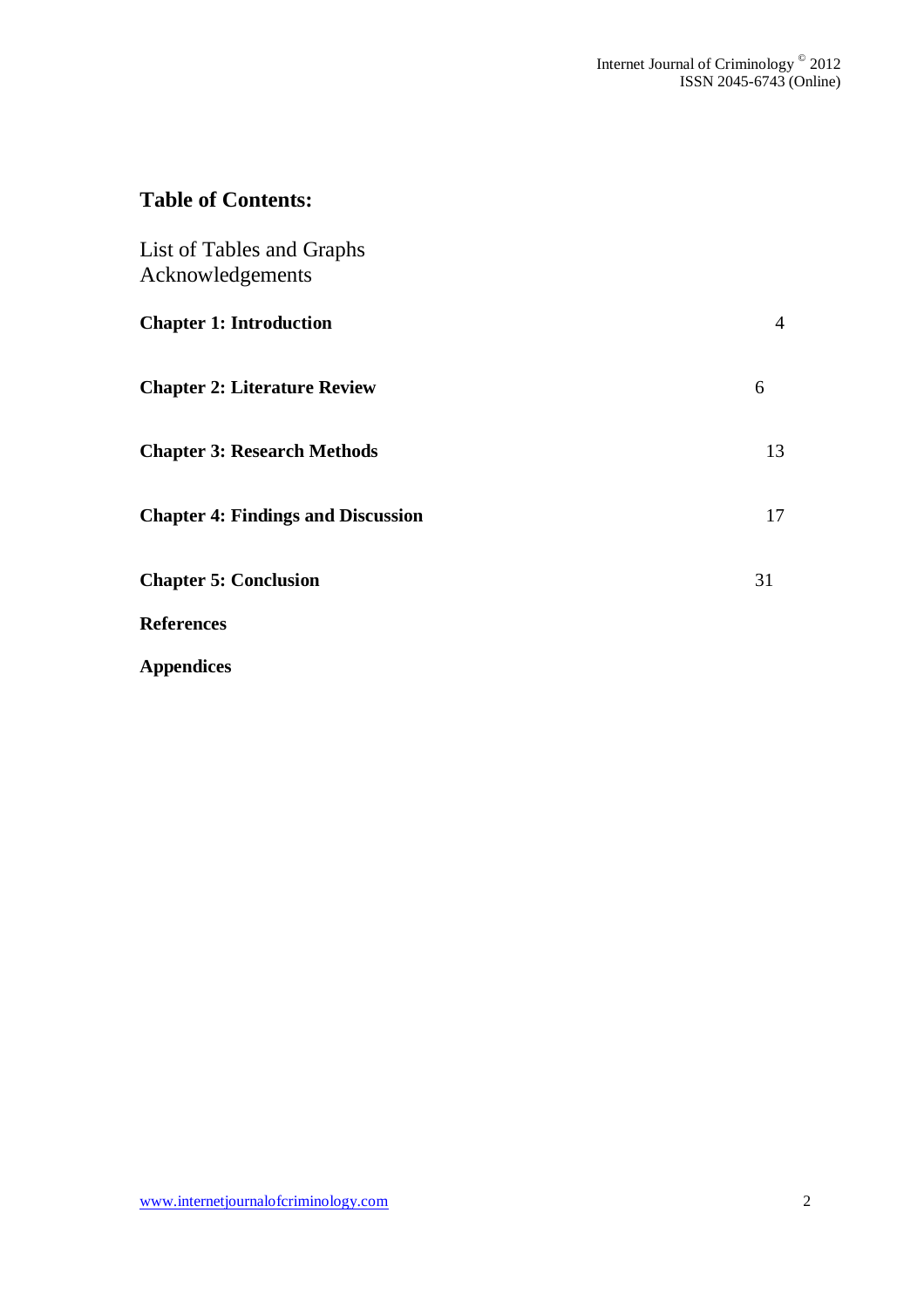# **List of Tables and Graphs:**

Table 1: The average order in which all participants use nine media.

Table 2: The average order in which informed and not informed participants use nine media.

Graph 1: The number and types of sentences used in case one, by not informed participants.

Graph 2: The number and types of sentences used in case one, by informed participants.

Graph 3: The number of sentences used in case one, by not informed participants.

Graph 4: The number of sentences used in case one, by informed participants.

Table 3: The average amount of hours of unpaid work issued by participants.

Table 4: The number of punitive and non-punitive sentences chosen in case two.

Table 5: The average length of custodial sentences issued by participants.

Graph 5: The number and types of sentences used in case two, by not informed participants.

Graph 6: The number and types of sentences used in case one, by informed participants.

Graph 7: The number of sentences used in case two, by not informed participants.

Graph 8: The number of sentences used in case two, by informed participants.

### **Acknowledgements:**

This dissertation is the final chapter of my undergraduate degree and was by far the most challenging piece of work. Although it marks the end of higher education it does not signify the end of my learning as it represents just one small part of my knowledge so far. Without the support of my family, friends and supervisor this study would not have been possible. It is to them I am grateful, thank-you.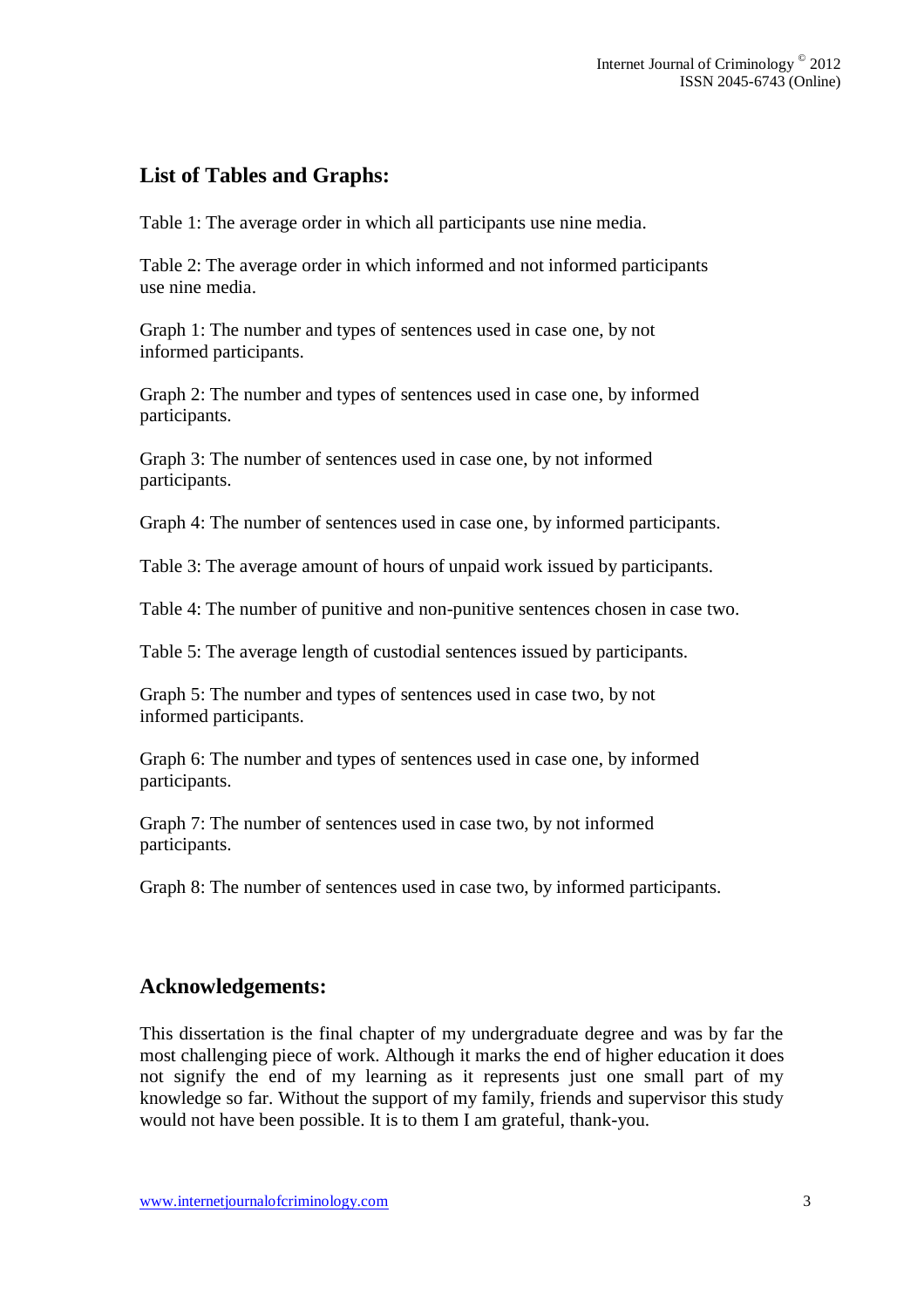# **Chapter 1: Introduction**

The Criminal Justice System (CJS) in England and Wales and other western jurisdictions has experienced a lack of public confidence in the courts ability to sentence offenders effectively (Anderson et al, 2002, Hough, 1996 and Hough & Roberts, 1999). Public opinion research has highlighted a consensus of 'tougher sentencing' being needed to control the crime problem (Hough and Roberts, 1999; 12). Increased anxieties, about perceived rising crime rates over the past three decades, along with record high rates of imprisonment (Cavadino & Dignan, 2006; 438) has left the British public with a feeling of discontent over the apparent favouritism of the CJS towards offender, over the crime victim (Anderson et al, 2002; 27 and Garland, 2001). As a result the British Public have displayed harsh attitudes towards the sentencing of offenders, which has subsequently influenced penal policy and practices (Hough & Roberts, 1999; 11), contributing to the *punitive turn* in law and order policy making (Garland, 2001 & Pratt, 2007).

Using *fifteen* semi-structured interviews, this study investigates Kingston University Students (KUS) attitudes towards the sentencing of offenders, in order to test whether such sentiments are as *punitive* as the government perceives, when reflecting public attitudes in criminal justice policy making (Pratt, 2007). Hough and Roberts' (1999) study; '*Sentencing Trends in Britain: Public Knowledge and Public Opinion'* is used to underpin the methodology and hypothesis for this current piece of research as it too examined the *punitiveness* of public attitudes towards sentencing practices in England and Wales. Hough and Roberts (1999) identified that the punitive nature of the public's sentiments, as well as their dissatisfaction with sentencing practices, is due to a lack of knowledge about the CJS and misconceptions in relation to the true severity of sentences (p: 14-15). This dissertation will use *two* cohorts of KUS to test the 'lack of knowledge' hypothesis. However it differs to previous research, as the knowledge tested will be that influenced and gained through the course of the participant's degree. Therefore the hypothesis is that; the '*informed'* students undertaking political, criminological and law based subjects will be less *punitive* than the *'not-informed'* students whom do not come into contact with law and order issues as it's not a requirement for their course of study.

In order to understand how politicians have embraced this punitive nature, pushing law and order policies high up the political and electoral agenda, resulting in what Pratt (2007) terms 'Penal Populism'; a brief history of economic, political and social factors will be provided to contextualise the current punitive law and order climate. Firstly, the rise of neo-liberalism will be examined to determine the effects of leaving individuals solely responsible for their own successes in life and for the causes of crime and its prevention methods (Cavadino & Dignan, 2006; 440). Secondly, the punitive shift in Criminal Justice policy making will be explored using Norbert Elias (1939) 'Civilizing Process' (Cited by: Pratt, 2005), the 'fall of the platonic guard' (Loader, 2006) and the rise of the mass media (Garland, 2001 & Pratt, 2007). The Government finally gave way to what John Pratt defines as 'Penal Populism', which uses public moods and sentiment to inform government policy-making decisions (Pratt, 2007). One problem remains 'who is the public?' This question will be analysed through the work of Emma Bell (2007) to establish whether the government are actually informed by 'public opinion' or it is a case of being informed by the tabloid press.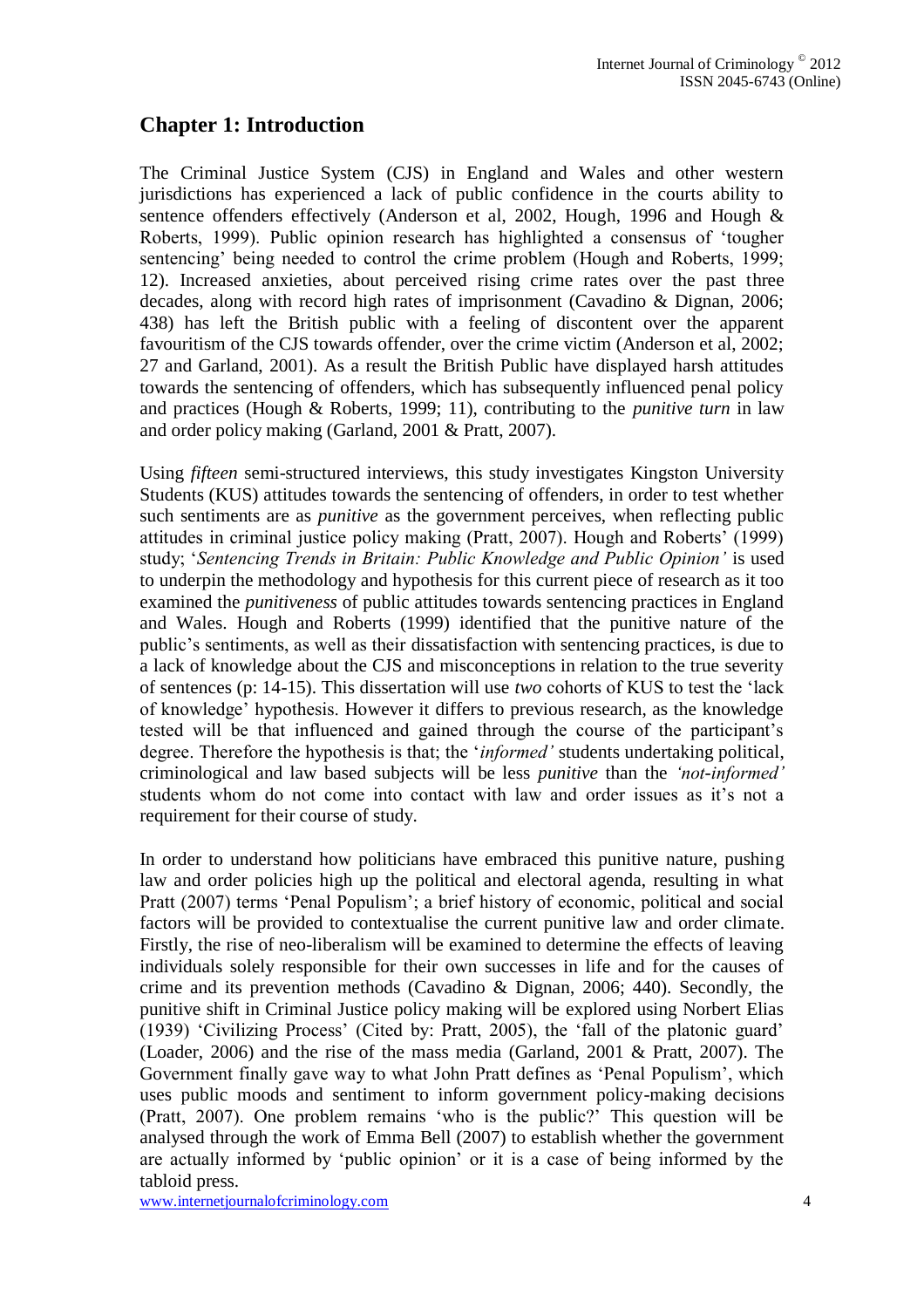As previous research has drawn a general agreement that the punitive nature of the public in regards to sentencing practices is the result of a lack of knowledge and misconceptions developed because of the mass media (Hough & Roberts, 1999, Anderson et al, 2002 and Pratt, 2007), it is important to see whether such attitudes have changed. Many studies, such as Hough and Roberts (1999), have recommend that the Government should do more to inform the public and correct their delusional attitudes (p: 23). This study seeks to inquire if the government has taken measures to educate the public regarding Criminal Justice and whether those who study political, criminological and law based subjects are less *punitive*, as in theory they should have more knowledge about current CJS issues, debates and practices. In light of the Coalitions Green Paper 'Breaking the Cycle' (MoJ, 2010) in which Ken Clarke calls for a more transparent CJS, it seems evident that such efforts to address the public's misconceptions are yet to be made.

#### *This dissertation aims to:*

- Investigate the origins of Kingston University Student's knowledge about the Criminal Justice System in England and Wales.
- Deliberate whether such sources of knowledge are reliable.
- Test how punitive Kingston University Student's attitudes towards sentencing are.
- Evaluate if punitiveness is related to the roots of knowledge by comparing two cohorts of students with differing degree backgrounds.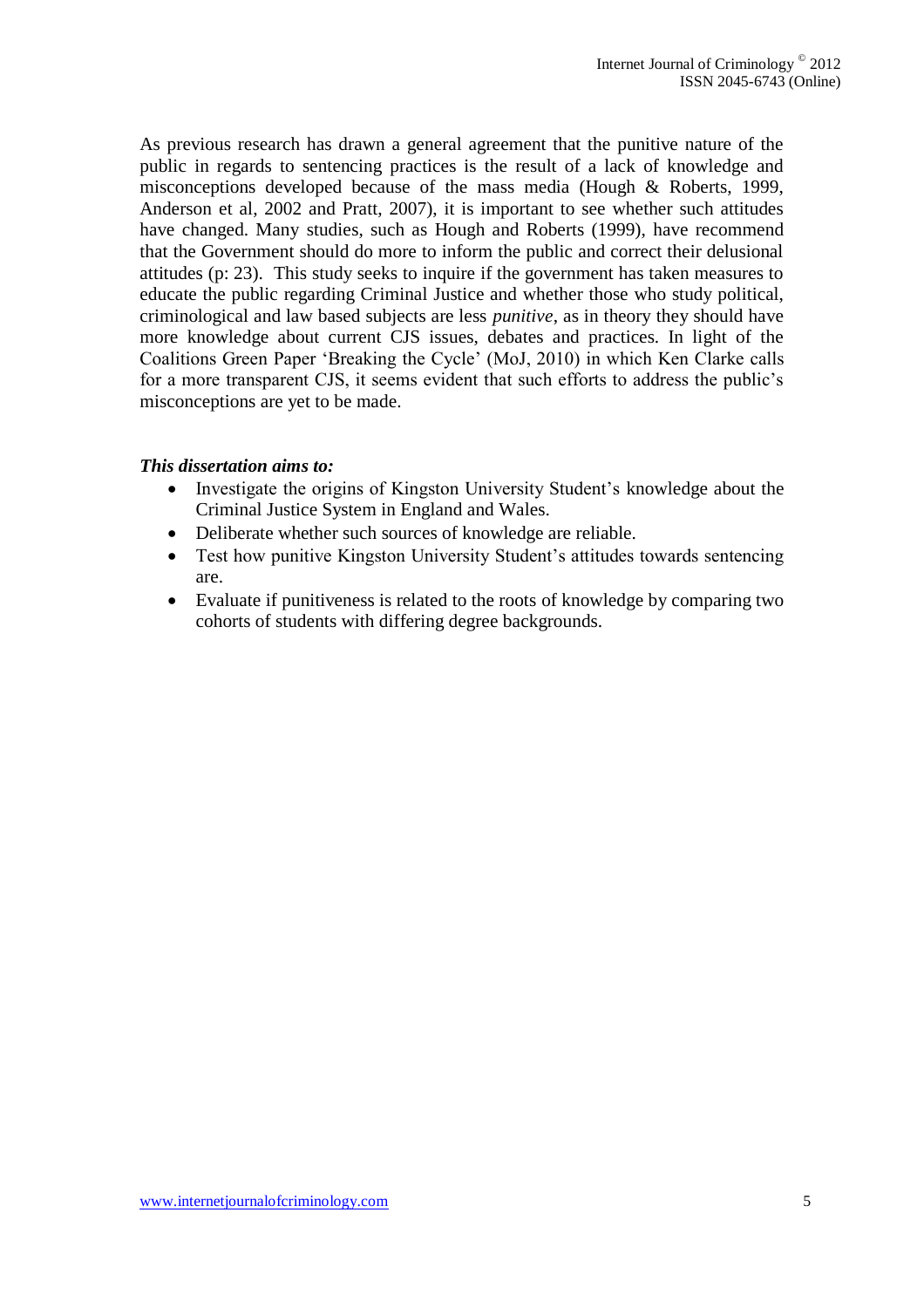# **Chapter 2: Literature Review**

*Key Words: Bipartisan consensus, Neo-liberalism, Punitiveness, Punitive Turn, Penal Populism, Public opinion and Mass media.*

#### *The origins of the publics' punitive stance towards offenders*

The British publics' *punitive* attitudes towards the punishment and sentencing of offenders (Hough & Roberts, 1999) have developed from a number of economic, political and social conditions brought about by Conservative and Labour Governments. In order to determine the advancement of *punitive sentiments* the literature surrounding the publics' punitive stance will be analysed thematically.

#### *Social democracy and the post-war boom*

Post-war Britain experienced an inclusive social democracy in which citizens' experienced social equality and security provided by the welfare state (Cavadino & Dignan, 2006: 442-443). Due to the inextricable link between social and penal policy, penal welfarism subsequently prevailed (ibid), and accordingly rehabilitation was the hegemonic organising principle of penal policy (Garland, 2001; 182).

As crime was considered a product of social exclusion, politicians and penal reformers believed that the 'welfare state' along with social provisions, would lead to a reduction in crime as well as the need for punishment (Downes & Hansen, 2006; 2). Therefore Government social welfare policies were directed towards social integration (Garland, 2001; 182), which dictated penal policy to be less punitive and imprisonment rates to stand markedly low (Beckett and Western, 2001).

A bipartisan consensus between political parties concluded that penal policy making and crime control strategies were issues best left to the elite professionals and practitioners' as it was considered a technical matter (Garland, 2001; 37). Senior civil servants and expert advisers delivered policies focused on rehabilitative interventions and social integration rather than negative retributive punishments as prison was seen as counter-productive (Garland, 2001; 35). Indeterminate sentencing laws, with the possibility of early release on parole supervision as a result of good behaviour set the tone for penal policies in the 1960s (ibid). No penal sanctions were made without expert advice as politicians' held them in a position of trust and credibility due to their knowledge and opinions being derived from academic research rather than from public debate and media headlines (Garland, 2001; 36). During this period the state had total authority over British citizens as top-down decision-making protocols excluded the public from the process of policy making so the role of professional experts and government knowledge could be maximised (Garland, 2001; 34). As a result the penal welfare paradigm demanded less criminalization, minimising the use of custody and treating offenders in the community (Garland, 2001; 96).

www.internetjournalofcriminology.com 6 The subsequent development of egalitarians in the late 60s to early 1970s enabled the vast majority of the population to afford high priced goods that was not possible before the war, giving rise to a new consumerism and youth culture (Cohen, 2002) as well as what Garland describes as a 'crime prone society' (2001; 91). Criminal opportunity increased coupled with a reduction in situational controls resulting in increased property crime as houses were left unoccupied during the day (Cohen, 2002). In addition media coverage of out of control, wayward youths rioting on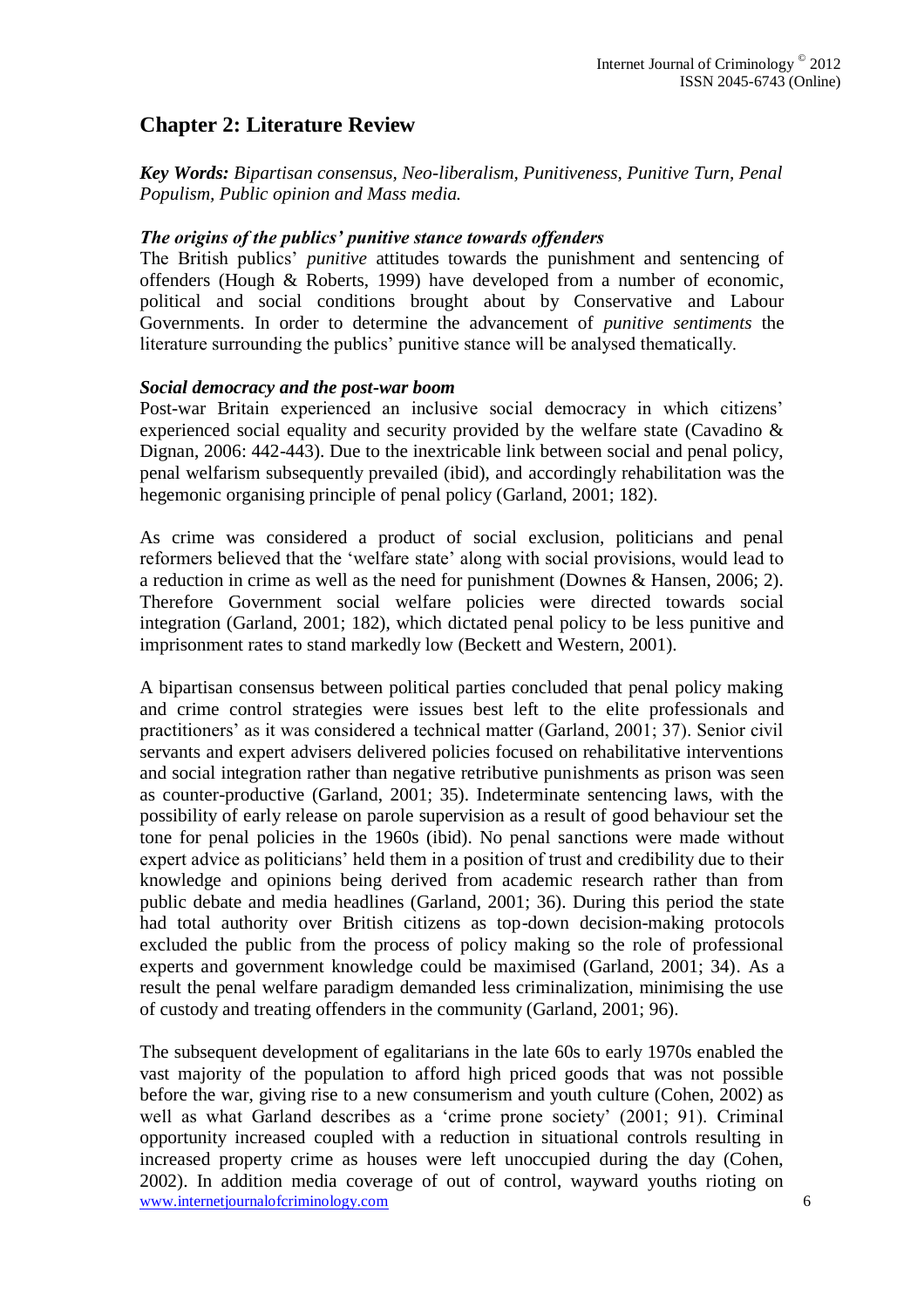beaches caused what Stan Cohen describes as 'Moral Panics' (2002). Such events left the British public anxious about rising crime rates (Cohen, 2002) and with the thought that the Government and CJS proceeded to favour the rehabilitation of criminals over the protection of the law-abiding citizen (Garland, 2001).

Simultaneously away from public consciousness, the rehabilitative model of crime control came under attack in what Ian Loader describes as 'the "nothing works" assault on rehabilitation', which up until the 1970s was the preferred method of dealing with offenders (2006; 562). The argument stemmed from an American critique of correctionalism that concluded individual treatment models, were theoretically faulty, systematically discriminatory in their administration and inconsistent with basic models of justice (Garland, 2001 55). Political parties in Britain opposing Labour's welfare paradigm argued that policies such as indeterminate sentencing rewarded 'rehabilitated' offenders and formulated for the potential of discriminatory and arbitrary exercise of power by professionals. Therefore harsh punishments were needed in order to deter criminals (Beckett & Western, 2001; 46) and academics began to ignore the importance of welfare and see it primarily as a form of social control (Downes & Hansen, 2006; 135).

#### *The rise of neo-liberalism*

The economic downturn of the 1970s coupled with increased anxieties about rising crime rather and the states inability to protect its citizens, left the British Public vulnerable to Margret Thatcher's Conservative party and its neo-liberal political ideologies (Cavadino and Dignan, 2006; 440-443). The new political realignment promoted individualism in a free market economy, requiring individual responsibilisation for social and economic status as well as causing and preventing crime (Cavadino and Dignan, 2006; 440-446). As a result, large social and economic inequalities developed because of the unequal distribution of wealth and opportunities (ibid). Welfare provisions then became means tested, and those entitled to benefits became heavily stigmatized often leading to alienation of individuals or whole societies (ibid).

Thatcher's Conservative party promised the 'people of Britain' (Ryan, 2005; 142) law and order politics that would encapsulate more punitive and authoritarian crime control measures (Reiner, 2007) in order to restore public confidence that the state still had the capacity to punish offenders (Cavadino and Dignan, 2006). The new penal policy complex set out bureaucratic, political, moral and entrepreneurial interests that encouraged punitive and exclusionary crime control policies (Newburn, 2002; 180). Such exclusionary policies at first seemed to show early signs of a 'populist' Prime minister, as Thatcher preached to 'ordinary people' (Pratt, 2005 and Ryan, 2005) and implemented the largest prison building program in the early 1980s since the Victorian times (Ryan, 2005; 142). However public service reforms at the end of the 1980s led to the privatization of prisons in a bid to cut costs and provide competition for the private sector, which the government had become increasingly reliant upon due to the economic ideologies of neo-liberalism (Garland, 2001; 116- 115).

Further cost cutting was endorsed by the Criminal Justice Act 1991 that also strived to reduce Britain's prison population. The de-incarceration policy outlined that prison should be used as a last resort for the most 'serious offenders' and in addition it had to be accompanied by valid reasoning by the sentencing judge (Ryan, 2005; 141-142).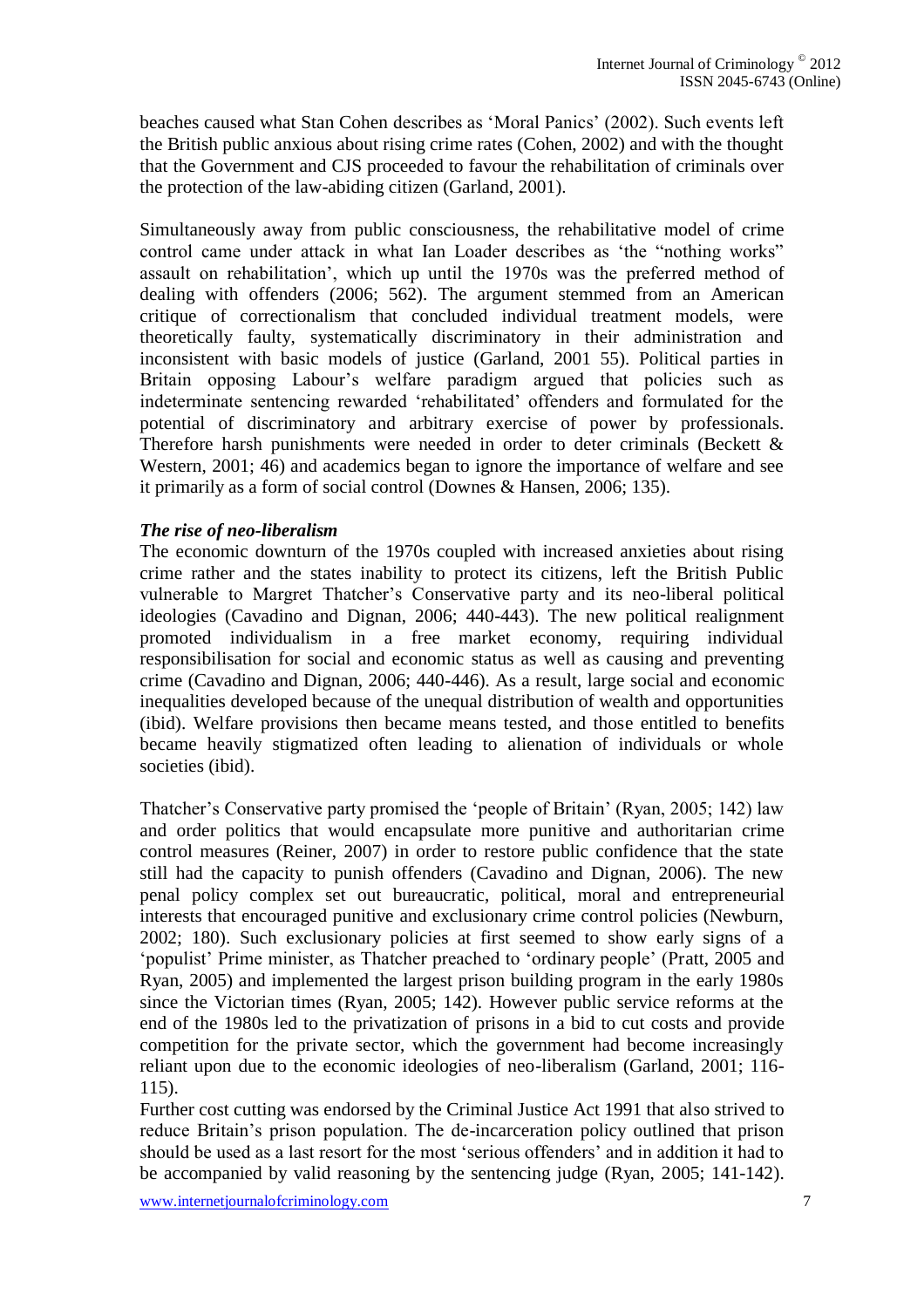From this perspective Thatcher was not a 'populist' politician as policy making was still driven by a top-down approach (Matthews, 2005; 176).

#### *Penal Populism*

*Penal populism,* a term coined by John Pratt explains a shift in the process of Government policy making, from originally being devised by experts following thorough research, to a less informed approach by which politicians' use public moods and sentiments to inform policies guaranteeing electoral success at the cost of proven effectiveness (Pratt, 2007; 8). Penal populism has its origins in Sir Andrew Bottoms' (1995) terminology; 'Populist punitiveness', which describes the approach of 'politicians tapping into, and using for their own purpose, what they believe to be the public's generally punitive stance' (Cited in Garside, 2007; 32). Bottoms considers how characteristics of a neo-liberalist society including the 'rise of individualism' has contributed to three thematic changes in the CJS that inform sentencing decisions, reforms and their delivery. (Cited in Garside, 2007; 32). Bottoms argues that due to 'populist punitiveness' the factors considered above are often attached to short-term political considerations (ibid). This can be explained by the highly politicized and publicly sensitive nature of penal policy making, which was most infamously utilized by Tony Blair's 'damaging populist'; New Labour party that triumphed in the 1997 general elections (Garside, 2007; 21).

A sharp turning point for *penal populism* was the murder of toddler James Bulger from Bootle in 1999 by two ten-year-old boys. The case sparked public outcry (Loader, 2006) and created the moral panic that children have the capacity to kill. In response the Conservative party, still under Thatcher's flagship abandoned the principles outlined by the 1991 Criminal Justice Act, that prison was a 'last resort' and only for the most 'serious offenders' (Pratt, 2007). The move was a result of a media backlash, that the criminal justice system favoured criminals and prisoners at the expense of victims and law abiding citizens (Pratt, 2007; 12), which led to the rise to the 'victim agenda' in the mass media (Pratt, 2007 & Garland, 2001). The conservative government therefore reverted to the 'prison works' mantra to suffice populist sentiments (Loader, 2006; 578).

Subsequently the 'sanctification of victims' by the mass media was bestowed to convey a message to the public and politicians that needs to be heard or a memory that must be honoured (Garland, 2001; 143). A prime example is the implementation of 'Sarah's Law', to inform the British public of the whereabouts of convicted paedophiles, due to the murder of Sarah Payne, by Roy Whiting whom was a convicted paedophile on the sex offenders register at the time of the offence. The utilization of the law highlights the erosion of the authority and influence of the criminal justice expert in the development of penal policies and its replacement of public sentiments and the mass media (Pratt, 2007; 19).

Traditionally, liberal elites were committed to 'producing and deploying expert knowledge' in order to ensure that Criminal Justice policies were balanced in their ability to deal with current crime problems, whilst still preserving 'civilised values' (Loader, 2006; 563). Nevertheless the rise of penal populism and the 'law and order agenda' initiated under Thatcher's Conservative government contributed to the replacement of the formerly powerful liberal elites with businessmen and public sentiment (Loader, 2006). The criminal justice system became dominated by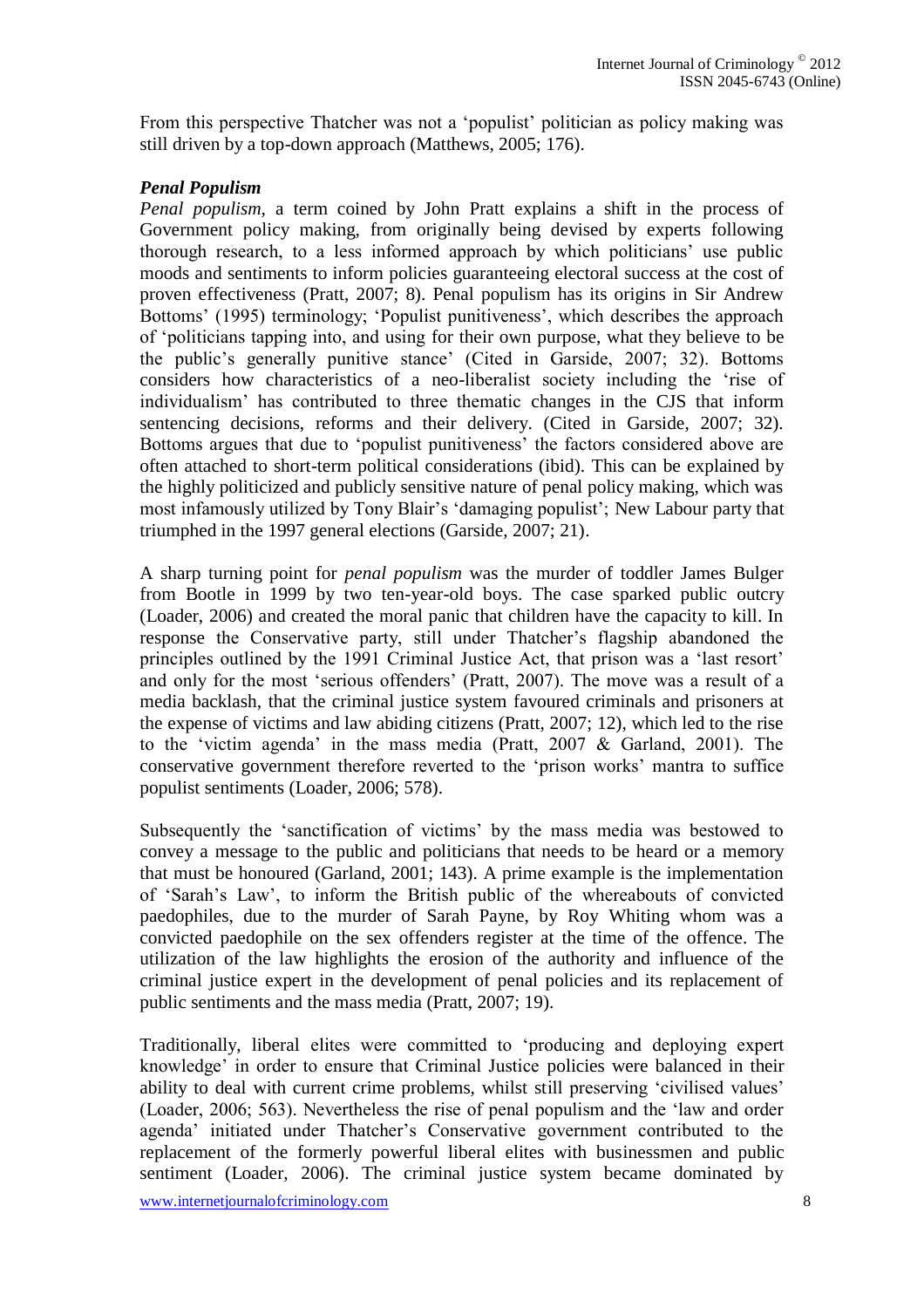deterrence and retribution; previously, stimuli for private vengeance was controlled by the 'platonic guards' as they balanced such needs with effective crime control measures which protected the public and fell within a category of 'civilized' (ibid). Public distrust in the Government's ability to protect society from the crime problem was continuously being reported in the media and becoming more prevalent (Pratt, 2007). A bottom up approach to penal policy making took shape as the government sought public opinions to inform policy decisions resulting in a more punitive approach, as penal populism was embraced (Garland, 2001 & Pratt, 2007). The 'new punitiveness' (Garland, 2001) became characterised by public vengeance and retributive justice in excess of the severity of crimes (Matthews, 2005; 178-180).

#### *New Labour*

The 'tough on crime, tough on causes of crime' *penal populist* mantra (Newburn, 2002 and Pratt, 2007) of Tony Blair, lead to two successful elections of New Labour as the party moved away from its social democratic principles and instead adopted neo-liberalism coupled with the embracement of penal populism (Garside, 2007; 31). The *penal populist* direction of the Labour party mirrored the 1992 winning electoral campaign of Bill Clinton and the New Democrats in the USA (Newburn, 2002; 173). In order to secure electoral advantage, Tony Blair adopted the three central principles of Clinton's campaign by 'rebranding' the party as *New Labour,* shifting its political focus to 'middle England' and by the use of 'rapid rebuttal' against the Conservatives (ibid).

New Labour seized their 'tough on crime' stance, implementing *fifty* new bills relating to crime and disorder, policing, criminal justice and punishment as well as decreasing the age of criminal responsibility to *ten* years old (Soloman et al., 2007). A further *3,023* new criminal offenses were created in a bid to reduce the 'justice gap' occurring from undetected or un-convicted offenders, which was proceeded by record high 'public order and safety' spending (ibid) and a historically high prison rate (Cavadino & Dignan, 2006; 438).

When populist politicians embrace 'public opinion' there is a question of who actually is the public. Emma Bell (2007) highlighted the fact that politicians gather public opinions through 'public attitude polls', that have been proven to record biased *punitive* opinions due to general questions being asked, which provoke assumptions based on the worst kind of offenders (Hough and Roberts, 1999; 13). Hence the governments' perception, that the public wants 'tougher sentences' might not be based on reality.

### *The Coalition and Penal Populism*

*Penal populism* is still prevalent today as David Cameron surrendered to the need to seek popularity (Bottoms, 1995 Cited by Garside, 2007:33) over effective and tested policies (Loader, 2006) after being criticised in the Guardian for being 'soft on crime' (Jenkins, 2011) following the publication of the government green paper; '*Breaking the Cycle: Effective Punishment, Rehabilitation and Sentencing of Offenders'* (MoJ, 2010). The money-saving and prison population reducing ideas of Ken Clarke were replaced by Cameron, with the revised proposal of 'two strikes mandatory life sentence' for a 'second serious violent or sexual offence', 'automatic imprisonment for knife crime', the 'widening definition of 'dangerous offenders'' and the reiteration that 'public protection' is still a 'key priority' (MoJ, 2010). The populist response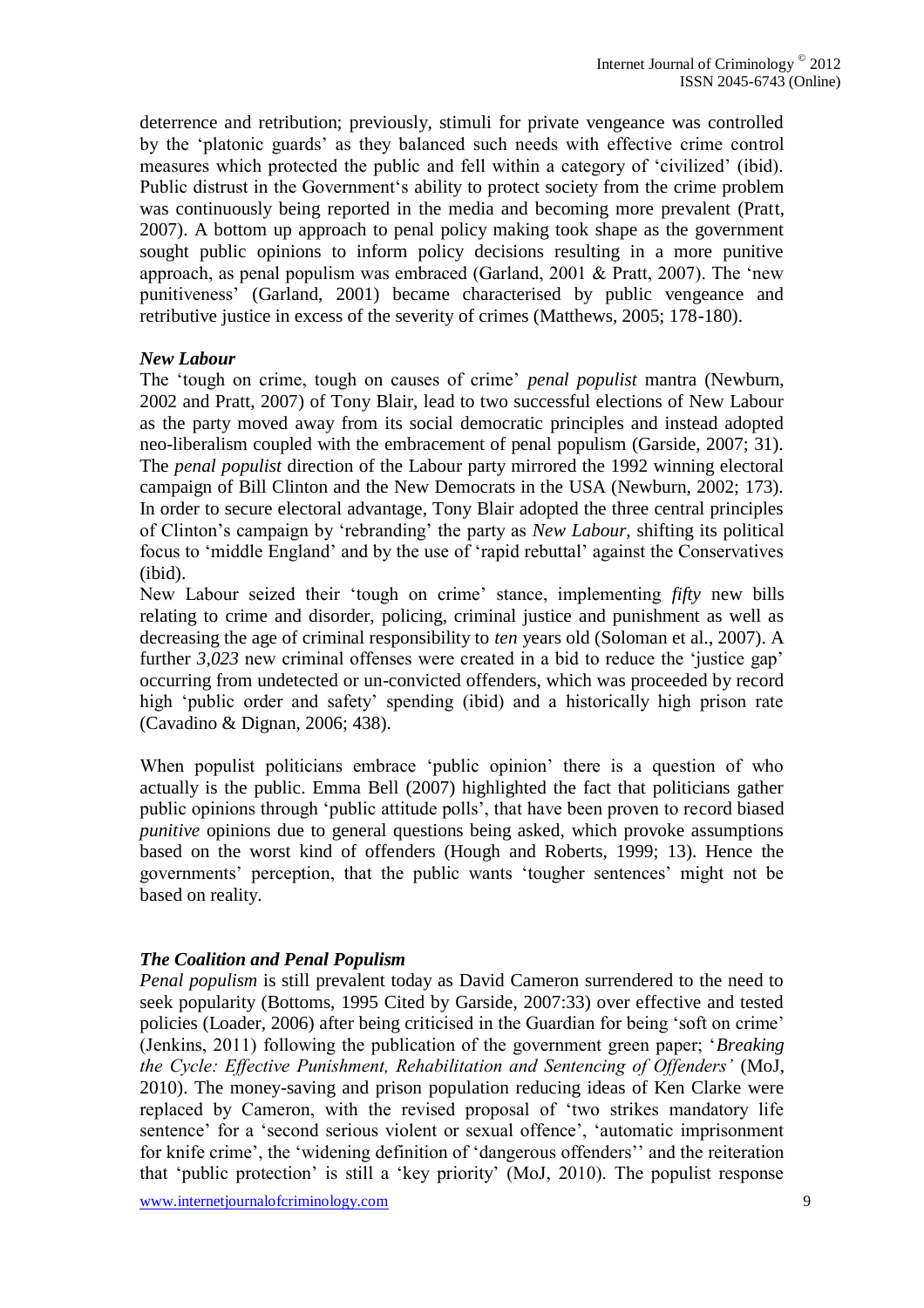reassert Cameron's position as putting the public first and protecting them via more punitive prison sentences and 'net widening' dangerous offenders (MoJ, 2010).

### *The Punitive Turn and The Civilization Process*

The *punitive turn* in Criminal Justice policy of the past half a century has been a result of a number of factors that have been thematically organised in this chapter. John Pratt adopts an alternative view to illustrate the *punitive turn* using Norbert Elias' (1939) process of 'decivilization' (Pratt, 2005 and Garland, 1990).

Pratt (2005) argues that the new culture of punishment prioritises public opinion over scientific expert knowledge, deliberately provoking human sensibilities. As a result, emotive and expressive penal sanctions have been implemented in addition to a tolerance of high imprisonment rates regardless of the economic cost (Pratt, 2005; 256-57), which Garland (2001) constitutes as a reversal of 'rationalisation' and 'civilisation' tendencies (p; 3). The 'Civilization' as described by Elias, represented the 'current and contingent configuration of three characteristics associated with longterm historical development in Western Societies, from the nineteenth century onwards'; State process, Socio-genesis and Psychogenesis (ibid). The actual 'civilizing process' that Elias describes in his 1939 book, ended in the mid-nineteenth century with the prominence of middle-class sensibilities more advanced (Pratt, 2005; 258). However, state monopolistic capacity began to be exercised through modern bureaucracies of rising taxes and legal force, calling for specialisation of the division of labour, which is essential in a 'civilized' society (ibid). Consequently the public became detached from governance and the feeling of non-involvement turned into moral indifferences (ibid). These characteristics were seen in Britain as a result of the political realignment to neo-liberalism in the Thatcher era.

Until the 1970s, crime and punishment was not an area of political concern for British citizens, leaving them impartial and accepting as, public opinion had no direct influence on penal policy as it does today (ibid). Although British society was deemed 'civilised' at face value, Pratt notes that 'uncivilised' behaviours and processes were occurring out of public view in the confides of penal institutions (2005; 263). The socio–genesis characteristic of Elias' 'civilizing process' was witnessed in post 1970 Britain with the acceleration of globalization, bringing with it technical developments, the rise of mass communication, strengthened interdependencies and mass migration, which translated to a more heterogeneous society (ibid). This led to the 'internalisation of restraint' (Pratt, 2005; 257) as it became inappropriate and socially unacceptable in parts to display emotions, such as negative personal feelings towards immigrants. In addition, the rise of neo-liberalism brought about a process of decivilization and with it the 'new punitiveness'; as it changed the traditional political, economic and social structures of society (Pratt, 2005; 264). Expansion of the mass media in the 70s and 80s (Pratt, 2005, 2007 & Garland, 2001) portrayed the rising crime rates as a serious problem that was out of control (Pratt, 2005; 265). This increased public fears and anxieties and the belief that the state was unable to protect them from harm and that it was their responsibility to protect themselves from crime (Cavadino & Dignan, 2006). The capability of judicial authorities then began to be queried, as the public believed that the elites were out of touch with reality, therefore they were unable to protect the public from dangerous offenders (Cavadino & Dignan, 2006 & Loader, 2006). Pratt's notion of 'Penal Populism' then arose and called for 'truth in sentencing' (Pratt, 2007), which would obligate the judiciary to give reason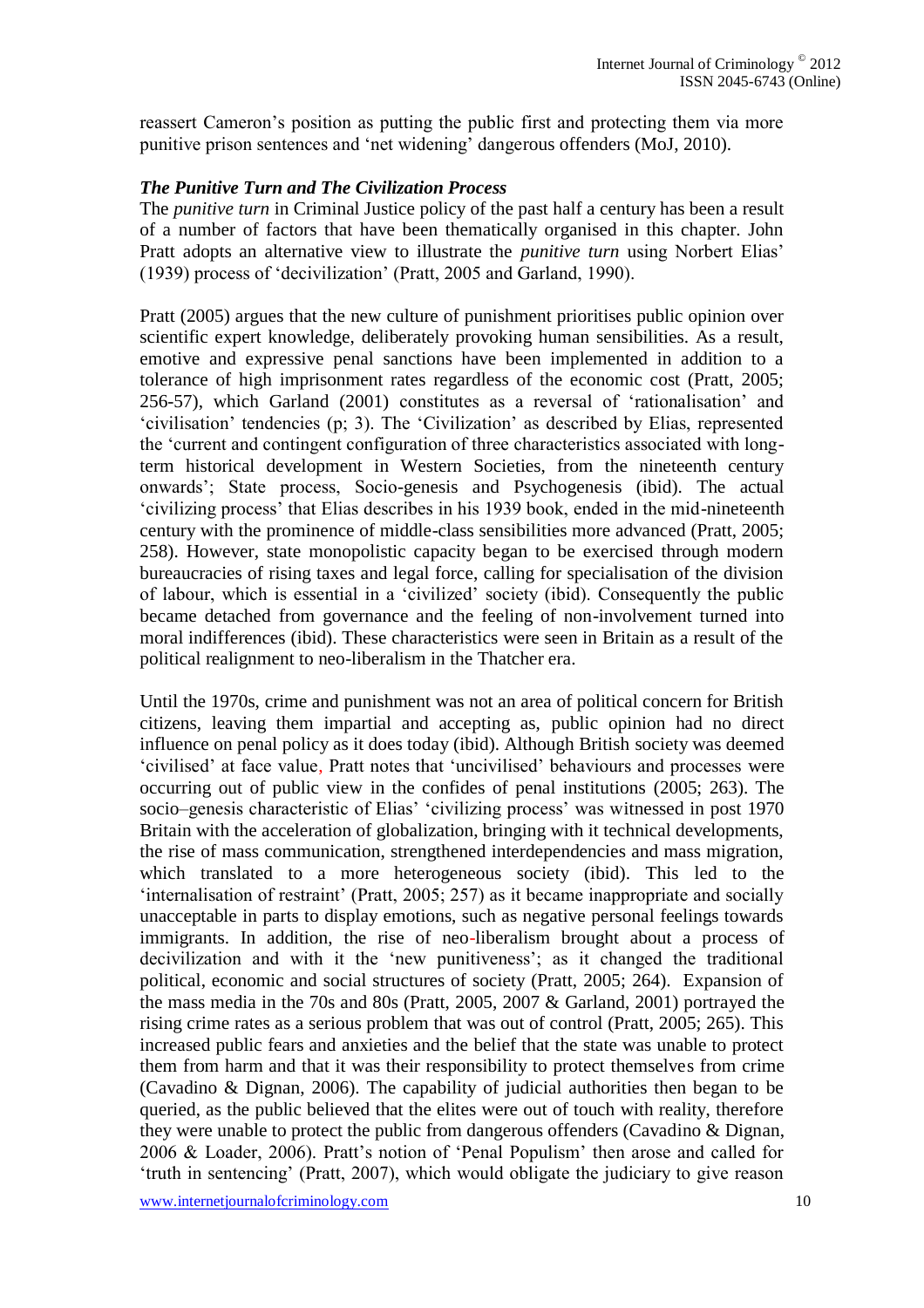for the sentences they deliver, including being truthful about circumstances of the offender that have impacted the sentence they have issued (Hough, 1996). Penal populism also reflects Elias' notion of 'psychogenesis' (Cited in Pratt, 2005) as the public can now speak out about their outrage towards the penal system and no longer have to keep their attitudes supressed. The final step in the punitive shift was indeed the replacement of scientific rationalities and expertise by common sense knowledge (Pratt, 2005; 266) in which Loader characterises as 'The fall of the Platonic Guard' (2006).

Overall Pratt (2000) argues that the reversal of the 'civilizing process' has occurred alongside 'civilising tendencies' (i.e., globalisation and technological developments), and has led to the reversal of civilised values and understandings of the CJS as well as *punitive* consensus amongst the citizens with a feelings of distrust towards the general judiciary as they are believed to be 'out of touch' with reality (Hough, 1996: 195).

#### *Previous research and lack of knowledge of the CJS*

Public distrust in the judiciary is a common theme arising in academic research investigating public attitudes towards the CJS (Hough, 1996 & Roberts, 2003). In addition, it has also been cited as a reason for the explanation of the punitive nature of the British public, along with; lack of knowledge about current sentencing practices (Hough, 1996, Hough and Roberts 1999, Roberts, 2003 and Hutton, 2005) and the questionable methodology used to obtain public attitudes (Hough & Roberts, 1999 and Hutton 2005).

For the purpose of this research, *four* academic studies investigating *punitive* public attitudes have been adopted to inform the methodological rational best, to; investigate KUS attitudes towards the CJS, access the scope of the punitive phenomenon and to conclude reasons for this perceived *punitive* outlook.

John Pratt cites the work of Canovan (1999) whom suggests that public opinions are gained through 'tabloid style communication' and' debates are emotional rather than rational' (2007; 3-5). The lack of rationality that results from this form of communication is due to a deficiency in public knowledge about the Criminal Justice systems policies and practices, highlighted by Hough and Roberts (1999) in their study into '*Sentencing Trends in Britain: Public Knowledge and Public Opinion'.* The study states that from public opinion polls, there has been a consistency in the consensus that 'sentences were too lenient' and there should be 'tougher sentences for criminals, especially persistent offenders' (Hough and Roberts, 1999: 12). This finding isn't uncommon and has been replicated by numerous academics (See; Roberts, 2003 and Hutton, 2005). However the reliability of opinion polls has come under scrutiny as they provoke a biased punitive response because; respondents have the 'worst kind of offenders in mind when answering general questions', recall 'atypical sentences', which are usually 'portrayed as lenient in the media' and they 'fail to consider punishments other than prison' (Hough and Roberts; 1999; 13). Subsequently, studies have since used other methods including; focus groups, surveys and case studies that have led to a much more varied and contradictory set of opinions (Hutton, 2006; 243).

Michael Hough's (1996) study '*People Talking About Punishments'* used focus groups to investigate attitudes towards sentencing practices. The study found that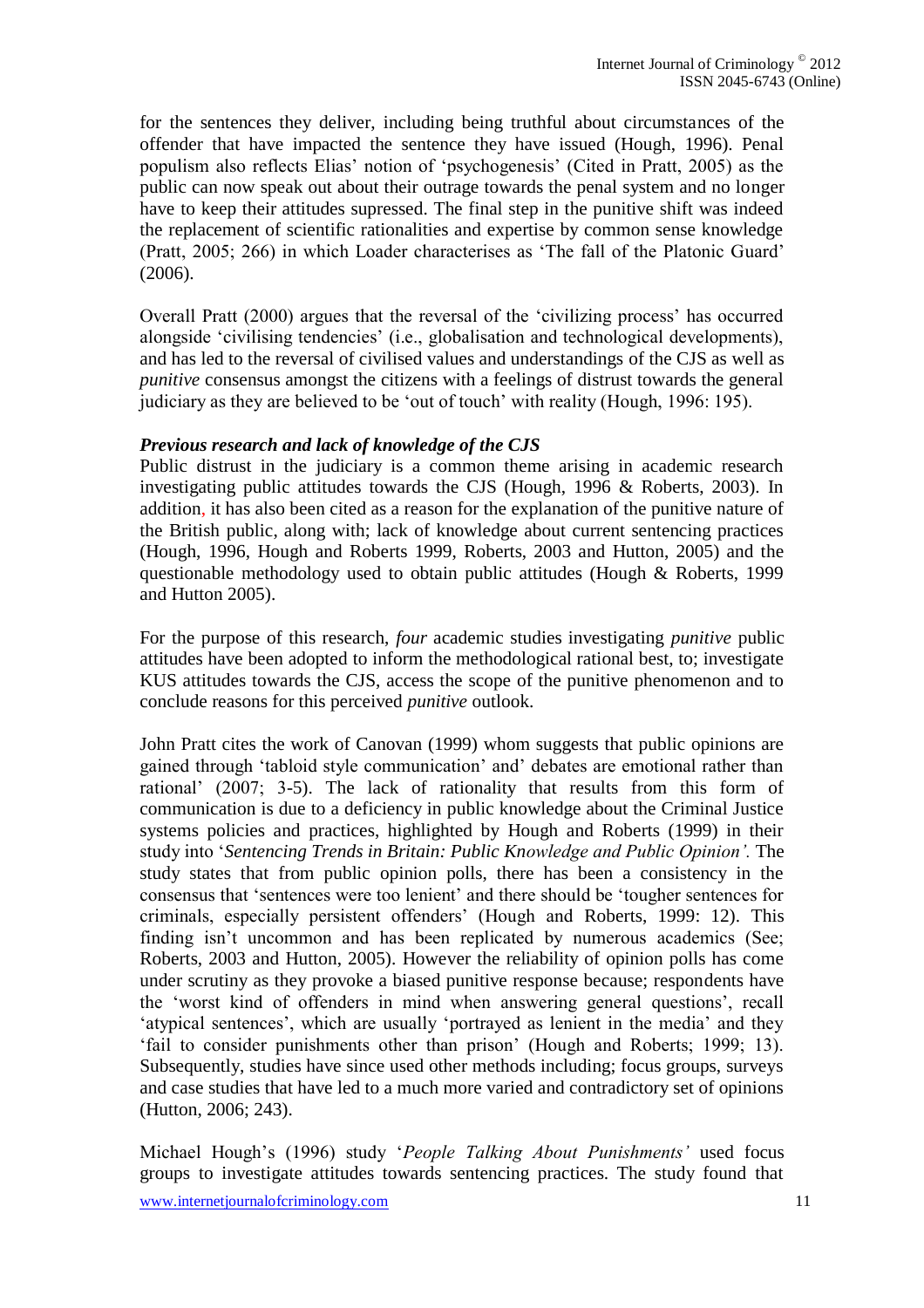respondents 'systematically underestimated the severity of current sentencing practices' as well as 'the proportion of offenders who receive imprisonment' (Hough, 1996). This indicated that the public was somewhat oblivious to Criminal Justice practices and that their punitive views must be in part due to the intrusiveness of crime in people's lives (Hough, 1996; 209), which has resulted form the politicization of crime as well as the prominence of it being reported daily in the media (Pratt, 2007). Hough (1996) argues that the only methods to improve public confidence in the judiciary, which would in turn decrease their 'punitive attitudes' would be to; make sentences tougher or to inform the public about current sentencing practices (p; 209). The first option, being the populist response, would not restore public confidence, as ultimately the underlying ignorance must be addressed in order to validate current sentencing policies (ibid). Punitiveness due to lack of knowledge was also found by Hough and Roberts (1999), however, it was due to insufficient knowledge regarding alternatives to imprisonment (p; 15). Again, participants also underestimated the proportion of rapists, muggers and burglars who the courts sent to prison (Hough & Roberts, 1999; 17) implying that they are making judgements on the CJS constructed on ignorance or based on biased media representations of crime.

In order to identify if lack of knowledge affected the punitiveness of the public, Hough and Roberts (1999) supplemented their research by measuring public punitiveness using description of specific offences (p; 19). They predicted that if respondents were given a specific case with more information about alternative sentences, there would be less support for (ibid). Two thirds of the group that were not given the extra information about the case supported the use of imprisonment, and less than half of the other group with the information advocated imprisonment, thus proving the hypothesis correct.

More thorough research using multiple methodologies that was undertaken in Scotland by Anderson et al. (2002) came to similar conclusions as Hough and Roberts (1999) (see also Hough, 1996), but they discovered people were aware of their lack of knowledge about the CJS and 'punitive attitudes existed alongside more rational and more reflexive mind-sets'. (p; 243-247). The study identified that participants were 'less punitive' once given more information and they also agreed that imprisonment was not always the best option as there is often need for treatment to prevent reoffending (Hutton, 2006; 248).

After analysing the literature and previous studies investigating the punitive nature of the public and the origins of such attitudes, two main arguments have arisen. Firstly, the *punitiveness* of the public is primarily due to a lack of knowledge regarding current sentencing practices, resulting in the misconception in regards to the leniency of the judiciary (Hough, 1996; Hough & Roberts, 1999; Roberts, 2003 & Hutton, 2005). Secondly, the intrusiveness of crime in people's daily lives (Hough, 1996, 209) through the 'politicization of crime and punishment', the rise of the mass media and the biased disposition of 'lenient cases' reported (Hough and Roberts, 1999), have led society to misconceptions about crime and punishment. All of which have accumulated to the support of 'harsher punishment' and 'diminished confidence in the Criminal

Courts' (Hutton et al, 2005).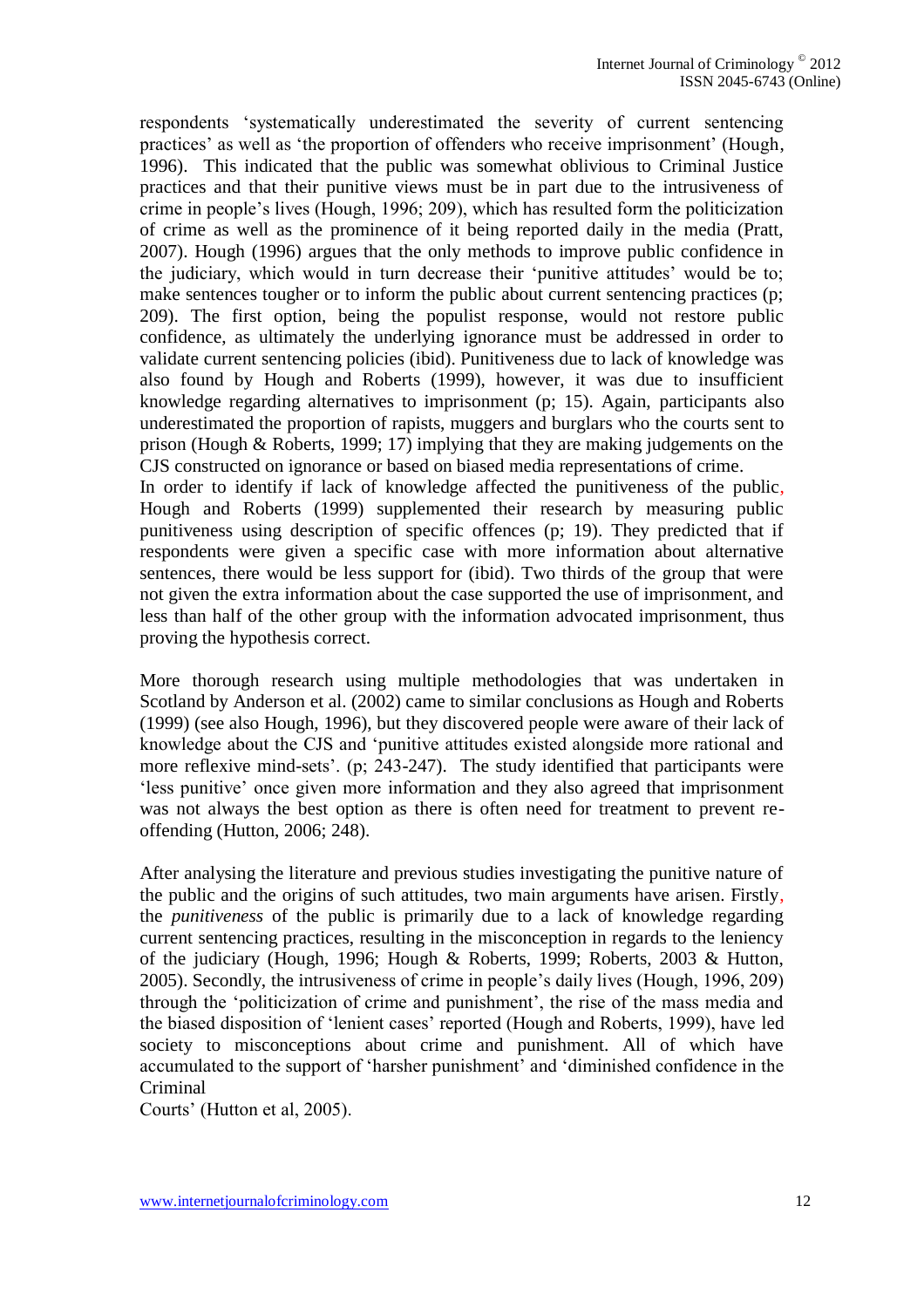# **Chapter 3: Research Methods**

#### *Introduction*

The purpose of this research is to investigate how 'punitive' KUS are in relation to the sentencing of offenders. As previously stated in the introduction (page 5), the hypothesis of Hough and Roberts (1999) will be tested via a semi-structured interview exploring the origins of the student's CJS knowledge. Additionally, the 'punitiveness' of the student's attitudes towards the sentencing of offenders will be measured in a short sentencing task similar to the exercise used by Hough and Roberts (1999; 15). However, this study differs from previous research (Hough & Roberts, 1999, & Anderson et al., 2002) as it seeks to test respondents' knowledge of the CJS, based on their degree subject rather than being given additional information on sentencing practices.

### *Data Collection Methods*

Preliminary data collection was undertaken using a quantitative, self-completion questionnaire, which would gather structured data that could be analysed and presented numerically (Mathews & Ross, 2010; 141). One questionnaire, including the sentencing task, was distributed to an '*informed*' participant (see appendix 1). Subsequent analysis of the questionnaire and the audio recorded sentencing exercise highlighted a lack of quality detailed information, which would limit the depth of the primary research (Bryman, 2008; 235). Quantitative methodology is the optimum choice when measuring a specific variable such as 'punitiveness' (ibid). It also enables a large amount of participants to be targeted in a short space of time, meaning a reliable and representative sample of the KU population would be easily obtainable (Bryman & Cramer, 1990; 104). However, it is unable to invoke detailed opinions from participants, which is vital to this piece of research. Hough and Roberts (1999) also criticised the use of quantitative methods such as surveys and opinion polls when investigating public attitudes (p: 13). As they provoke biased punitive responses due to participants having the worst kind of offenders and most lenient cases in mind when responding (ibid). For these reasons, a qualitative approach to data collection was adopted in the form of a semi-structured interview along with the sentencing task (See appendix; 2) supplemented by an information sheet (See appendix 3). This 'interpretivist epistemological' approach to data collection allowed the gathering of 'subjective understandings, feelings, opinions and beliefs' (Mathews & Ross, 2010; 142) about the participant's sources of knowledge of the CJS and the sentencing of offenders.

#### *Interviews*

www.internetjournalofcriminology.com 13 All participant interviews were audio recorded, along with additional notes, to document the order in which the media sources in question one were used most often (See appendix 4 for results). The advantage of using a semi-structured interview allowed the meetings to take the form of a more informal conversation (Bryman, 2008). In turn, this enabled questions not listed in the interview structure to be asked and the prompting of participants if it was felt they raised a point warranting further investigation (ibid). Open-ended questions were used and in the majority of cases all points were covered with similar wording for all questions (ibid). It was imperative that open-ended questions were used so participants were not encouraged to provide one-worded answers and able to give spontaneous information (Feilding & Thomas,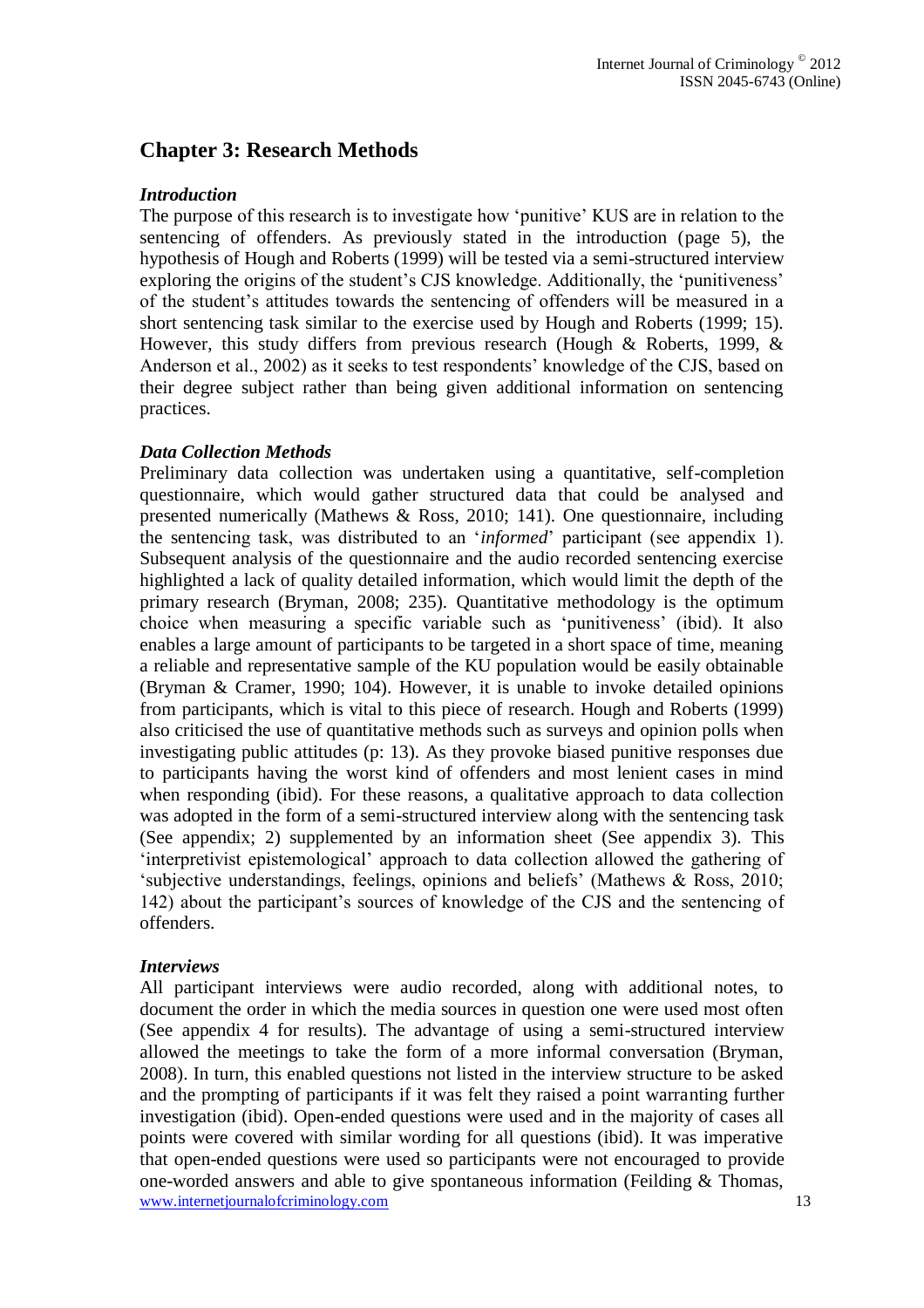2008; 249). Qualitative semi-structured interviews were the best choice of methodology for this piece of research because a clear focus was set from the start allowing theory-driven, hypothesis directed questions to be developed (UWE FLICK, 2009; 157, & Feilding & Thomas, 2008; 250). Therefore, the interview structure could address specific points and topic areas and the researcher still had the ability to adapt the questions through the conversation to gain extensive attitudes (Bryman, 2008; 439).

The sentencing task in the second half of the interview was chosen due to Hough and Roberts' (1999) study, as it too used a sentencing task to test public punitiveness based on additional information being given to a controlled group. Hough and Roberts' (1999) justifications for using this method was due to previous studies failing to investigate public knowledge of CJ issues and subsequent opinions due to their level of knowledge (p: 13). They argue that previous quantitative methods such as surveys and opinion polls, initially used in North America, have concluded punitive responses due to biased media reporting of the most serious offenders and the lack of public knowledge of alternative punishments to imprisonment (ibid). The two case histories used in the task are real criminal occurrences reported in reliable online newspapers (See appendix: 5). The crimes committed were chosen on the basis that they represented 'middle of the road' offenses. The reason being, serious offences such as murder are highly publicised along with the mandatory life tariff it carries. As a result, participants would be in line with current sentencing practices, meaning punitive attitudes would not be tested.

However for this piece of research, two different cohorts of KUS were used to compare their knowledge of the CJS based upon their degree subject. Participants were placed into 'informed' and 'not informed' groups on the basis of whether their degree would require them to research current criminal justice policies and legislation (See appendix 6 for groups). All participants were given a sentencing information show-card unlike Hough and Roberts (1999) whom gave the extra information to a controlled group.

#### *Interview Recording and Transcription*

All of the interviews undertaken were digitally recorded on a Blackberry device, as a Dictaphone was unavailable. The advantages of recording using digital technology meant; better sound quality, larger memory space, playback and the provision to password protect the files as soon as they had been recorded, all of which are important details according to Bryman (2008; 453-454). Interviews took place in empty lecture theatres, classrooms and the University fitness centre. All but one interview was recorded on the Kingston University campus, the reason being discrepancies of the interviewee's schedule. The locations of the interview were based upon the availability of participants, as it was difficult to arrange times to meet. The interviews lasted between three and nine minutes, which could be related to the amount of knowledge or interest the participants had in the CJS.

#### *Demographics*

Participants were selected depending upon; being a KUS, either in their third year or studying a post graduate degree and upon agreement to participate in the study. The criteria enabled a stratified sample from the KUS population to be identified, from which participants were randomly chosen (Mathews & Ross, 2010; 154-155) by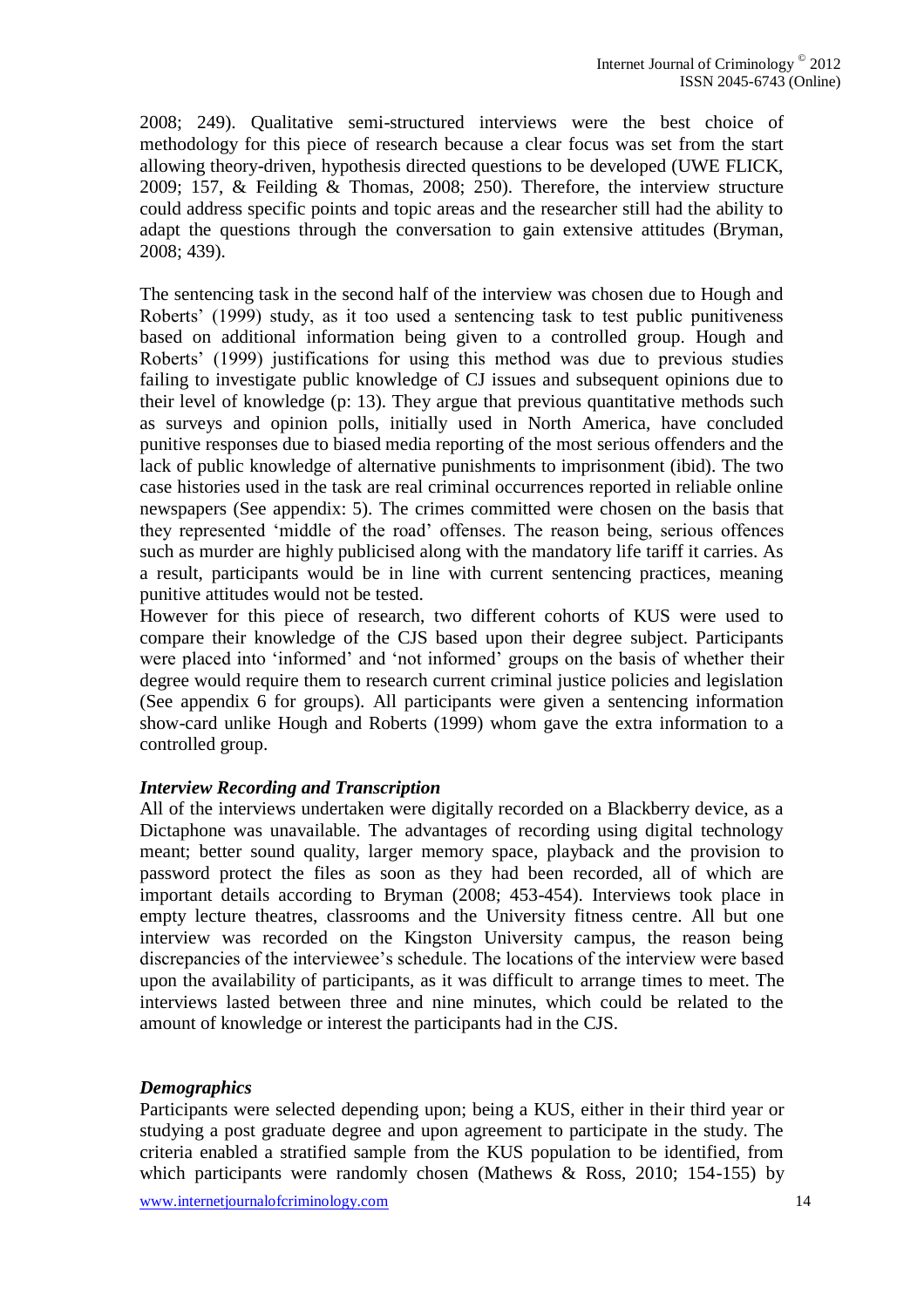approaching potential participants face to face, on the providence that they would take part in the study (Bryman, 2008; 698). A sample size of *twenty* students was set due to the anticipated length of time it would take to transcribe the interviews and the time it would take to secure and record the interviews. In total, *fifteen* participants were found consisting of *seven* 'informed' students and *eight* 'not-informed', after a lack of willingness to participate was experienced. This could have been due to the lack of incentive for participating (Bryman, 2008).

# *Data Analysis*

The first section of the transcribed interviews (See appendix 7-7.13) relating to student knowledge and opinions will be analysed through a 'thematic' approach. Central themes and sub-themes will be displayed in a SPSS spreadsheet like matrix (See appendix 8), which will display each participant along with certain themes that have been identified in the transcriptions (Bryman, 2008; 554). An analysis will then be made to determine; where students get their information about the CJS in England and Wales from, how reliable the information is, whether their views are subject to 'penal populism' (Pratt, 2007) and which group keeps more up to date with current criminal justice practices.

Finally, the sentencing task will be scrutinised to determine which of the two groups are more '*punitive*' and to see whether *punitive* attitudes that have been recorded in the past (Hough and Roberts, 1999) are still prevalent. The punitiveness of the respondents will be measured by comparing the sentences they see fitting, with the sentences actually imposed. The two groups will be analysed separately and then compared, to determine if those in the 'informed group' are more in line with current sentencing practices, thus being less punitive, as this would be expected due to the nature of their University degree.

Denzin (1978) describes a non-traditional integration of qualitative and quantitative methods called 'triangulation' that will be adopted for the analysis of the sentencing task, as it will maximise the validity of the results (cited in: Kelle & Erzberger, 2010; 174). Methodological triangulation is a concept borrowed from land surveying, which has been adapted to social science research to look at the same phenomenon via different methods, as well as looking at different aspects of it to create a wider analysis (ibid). By using this method, the findings of the sentencing task will be presented numerically and qualitatively allowing it to be analysed through a larger perspective with fuller explanations of the punitiveness of the public (ibid).

### *Ethics*

### *"Ethics is the science of morality; those who engage with it determine values for the regulation of human behaviour".* (Homan, 1991; 1).

The horrific medical experimentation that occurred under Nazi rule during the Second World War sparked the development of the Nuremburg Code (1947) to ensure such atrocities could not reoccur (Israel & Hay, 2006; 23- 24). Characterised as *bioethics*, subsequent research has developed similar codes to apply to social science research as it too uses experimental methods (ibid). The British Society of Criminology (2012) has established its own code of ethics, which sets out guidelines and responsibilities of criminologists to their; discipline, colleagues, participants and sponsors. When followed, the code will prevent unethical treatment of subjects in the course of research.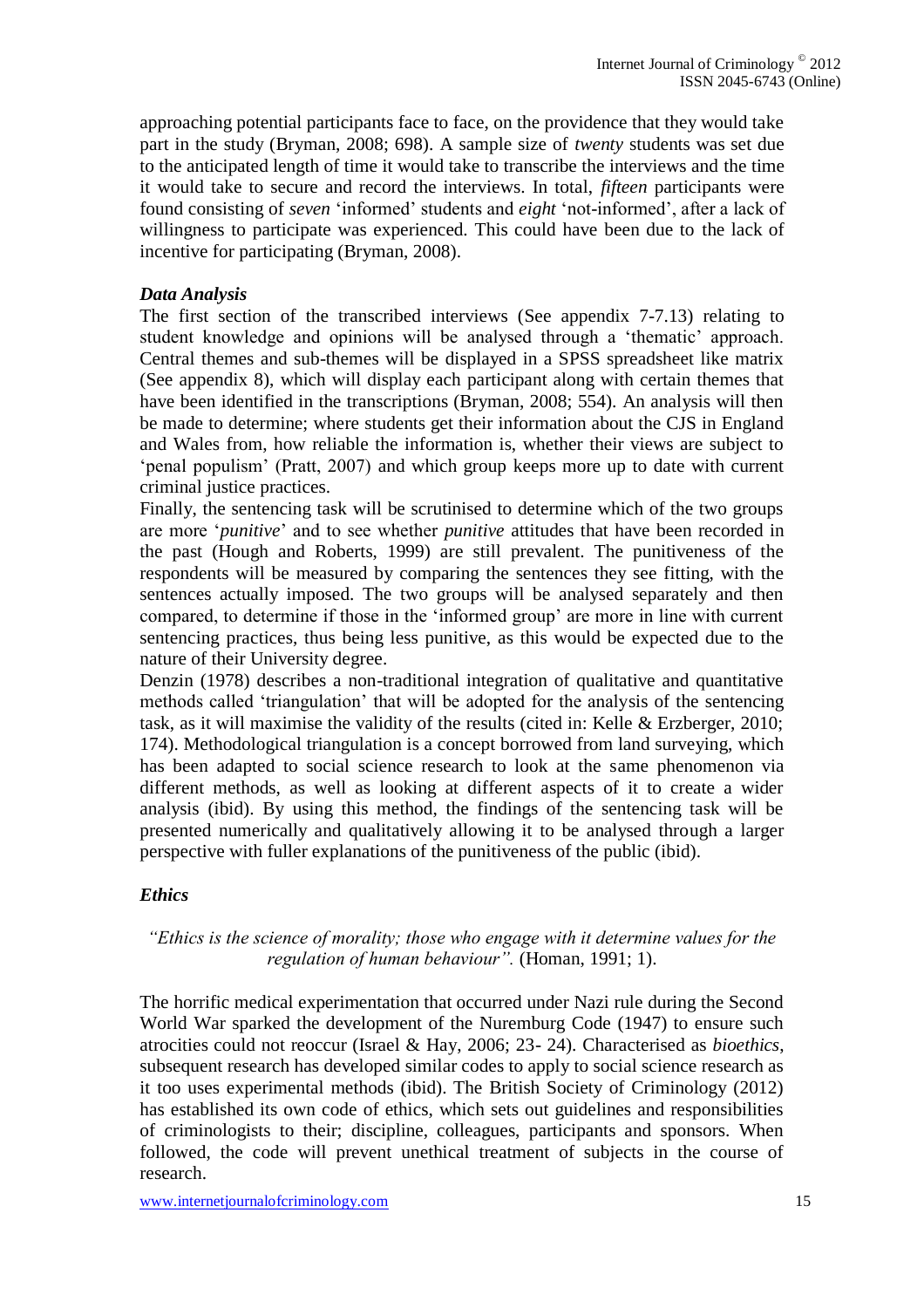Ethical considerations were made, prior to carrying out any primary research, in order to assess the risk of any harm to the participants or the researcher and in relation to the subsequent use and storage of the data collected. Due to the opinion nature of this research, there were no distinctive physical or mental harms (Bryman, 2008; 118) that could be foreseen. The main concerns, related to the recording of the initial interviews and the following data protection laws, when it came to the analysis. To rectify the burdens, informed written consent was gathered prior to the interview and all participants were given a short summary of the research intentions. (See appendix: 9 for summary and appendix 10 for written consent). Informed consent was gathered in order to brief the perspective participants about the true nature of the research (Bryman, 2008; 123). The signed consent form can also be used for protection if the participant raises any issues after the interview (ibid). Under the Data Protection Act 1998, anyone holding personal information about others must comply with the eight principles set out by the legislation (Bryman, 2008; 119). To abide by the law, all interviews were made anonymous once they were transcribed by giving each participant a number to identify them.

Prior to carrying out this research, it was presumed that the results would resemble those of previous academics such as Hough & Roberts (1999), as you would expect participants who study subjects that require research into the CJS and law and order practices to call upon their knowledge when sentencing offenders. It was also believed they would have a more reliable and up to date knowledge base informing their personal opinions, however, the findings were not as straight forward as initially predicted.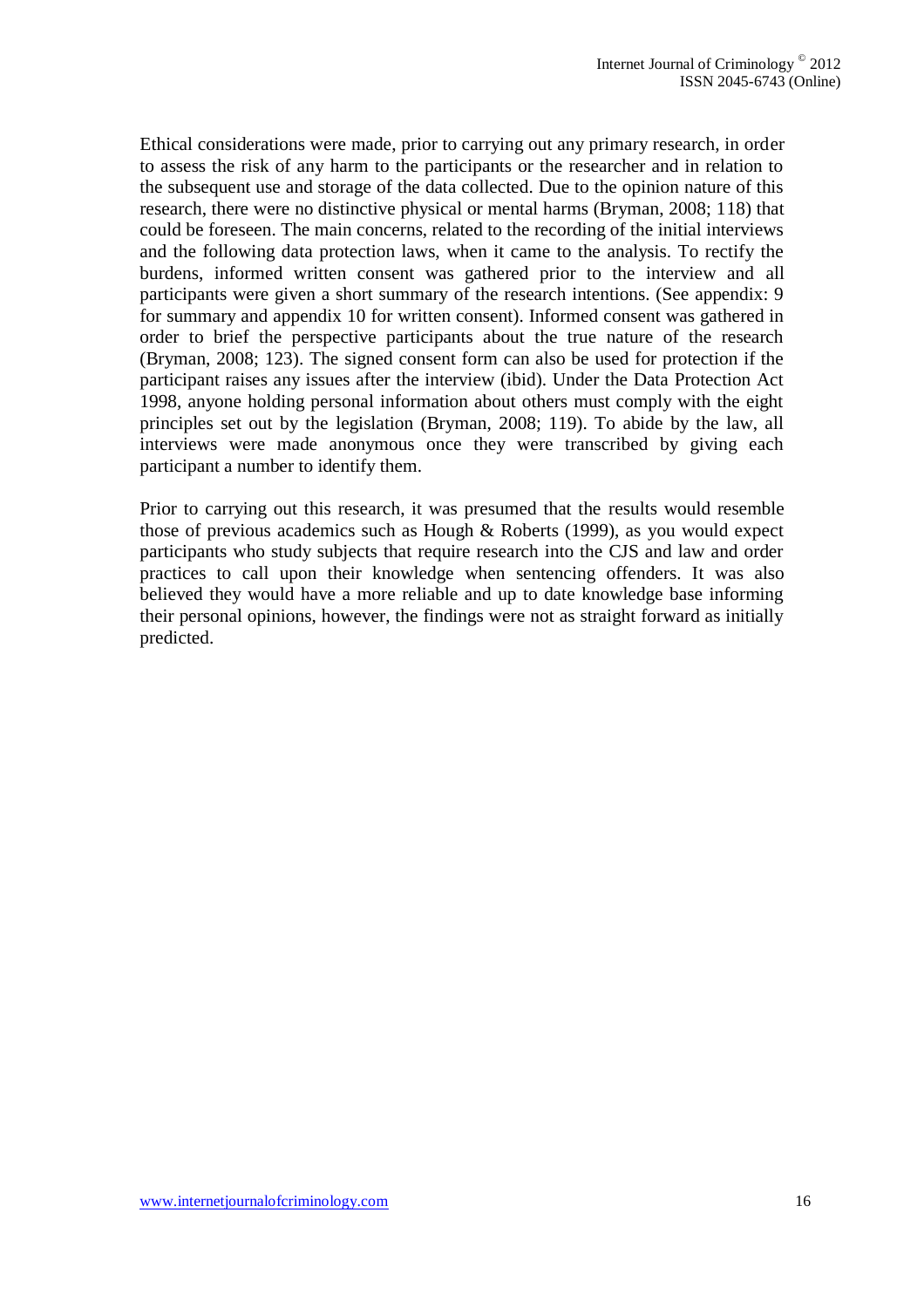# **Chapter 4: Findings and Discussion**

# *The Origins of Criminal Justice Knowledge*

#### *Media Analysis*

Data from the media analysis identified the Internet, TV and books as the top *three*  most used sources of knowledge, whilst Government documents, tabloids and magazine came in the bottom *three* (See Table 1).

| Media              | Average Used | Order of Usage |
|--------------------|--------------|----------------|
| TV                 | 2.1667       | 2              |
| Internet           | 1.0833       |                |
| Radio              | 3.5          | 6              |
| Magazines          | 4.5833       |                |
| Tabloids           | 4.8333       | 8              |
| <b>Broadsheets</b> | 4.0833       | 5              |
| Academic Journals  | 3.9167       |                |
| <b>Books</b>       | 3.6667       | 3              |
| Government         | 5.9167       | 9              |
| Documents          |              |                |

Table 1: The table shows the average order of media usage for informed and not informed participants combined.

Upon separating the two groups, significant disparities were found, with the *informed*  group choosing more reliable media sources as the top *three* origins of knowledge (See Table 2). The sources classified as reliable were books, academic journals, Internet (government websites only) and broadsheets, as they are either peer reviewed or academically researched.

|                    |         |          | <b>Not</b> |
|--------------------|---------|----------|------------|
| Media              | Average | Informed | informed   |
| TV                 | 2       | 6        | 2          |
| Internet           |         | 2        |            |
| Radio              | 6       | y        | 3          |
| Magazines          |         | 5        |            |
| Tabloids           |         |          |            |
| <b>Broadsheets</b> | 5       |          | 6          |
| Academic Journals  |         |          |            |
| <b>Books</b>       |         |          |            |
| Government         |         |          |            |
| Documents          |         |          |            |

Table.2. The table shows a comparison of the average order of media usage for informed and not informed participants combined and separate.

The most significant change related to the use of TV and radio as both were ranked low by *informed* participants and in the top *three* by the *not informed* students. The use of Government documents was evidently low in both groups (See Table 2), which is surprising for the *informed* students because, in theory, they are expected to read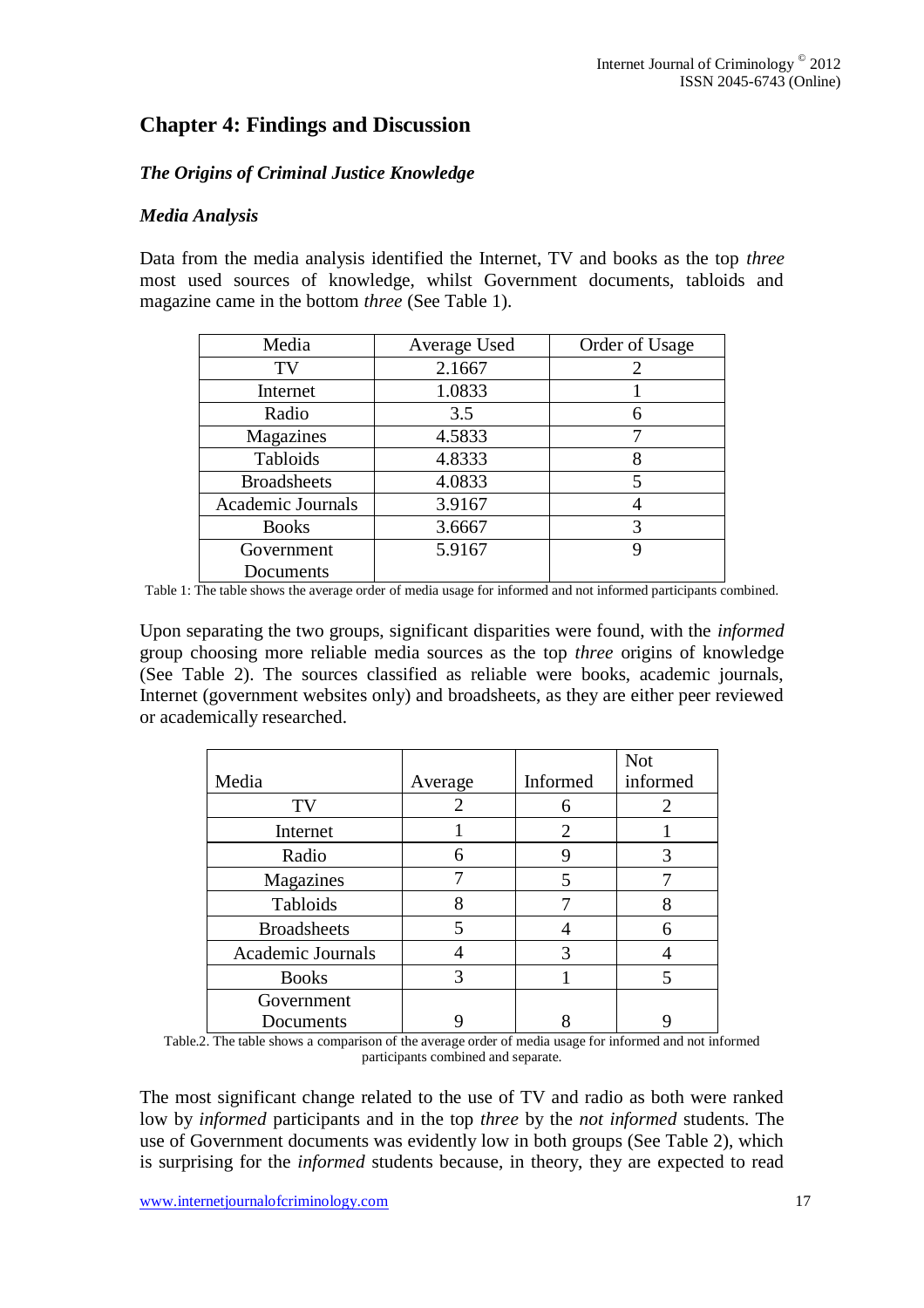and refer to government green and white papers in order to keep up to date with current policy issues and changes.

Both of these findings could be due to the availability of information and the motivation of students to search for reliable sources. Research into the usage of academic libraries in the USA suggests that university students are now finding alternative sources of information that are more easily accessed (Simmonds and Andaleeb, 2001; 630). The research also shows that female students are more likely to use academic libraries than males (ibid), which is consistent with the findings of this dissertation as the majority of the *informed* group were female students and used more trustworthy sources of knowledge.

Due to some of the *not informed* participants degrees being based upon popular culture (e.g. drama and film) it could be argued that these students use resources that are part of their daily lives and are therefore easily accessed (Simmonds and Andaleeb, 2001; 627). On the other hand, *informed* students whom have chosen political, criminological and law based degrees may have to focus their research on past studies and statute, meaning it is required of them to use reliable academic sources. Such students may also have higher academic goals and a higher level of attainment, hence, why they chose more reliable and peer reviewed academic sources. However, more in-depth research into previous academic history and why participants chose their degree is needed in order to verify this claim.

The media analysis of the origins of CJS knowledge proved consistent with the hypothesis, that the *informed* students would use more trustworthy sources of information.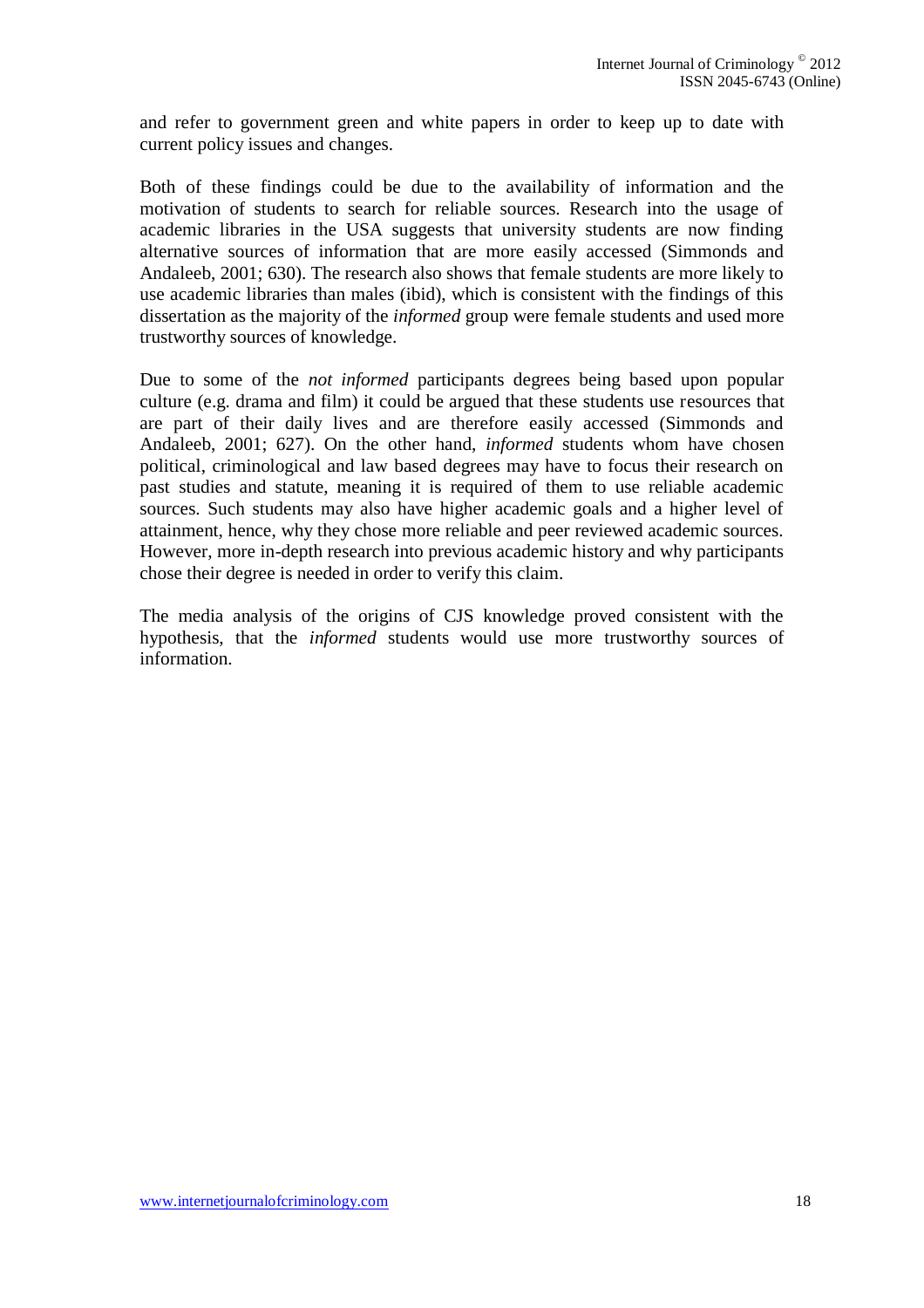# *The Sentencing Task*

All participants chose *not-punitive* sentences for the offender in *case one* as the custodial sentence option was not used (See Graph 1).



The majority of participants decided more than one condition was appropriate for the offender; the results are demonstrated in Graph 2 and Graph 3.



Graph.2. A graph showing the number and type of sentences used by *Informed* participants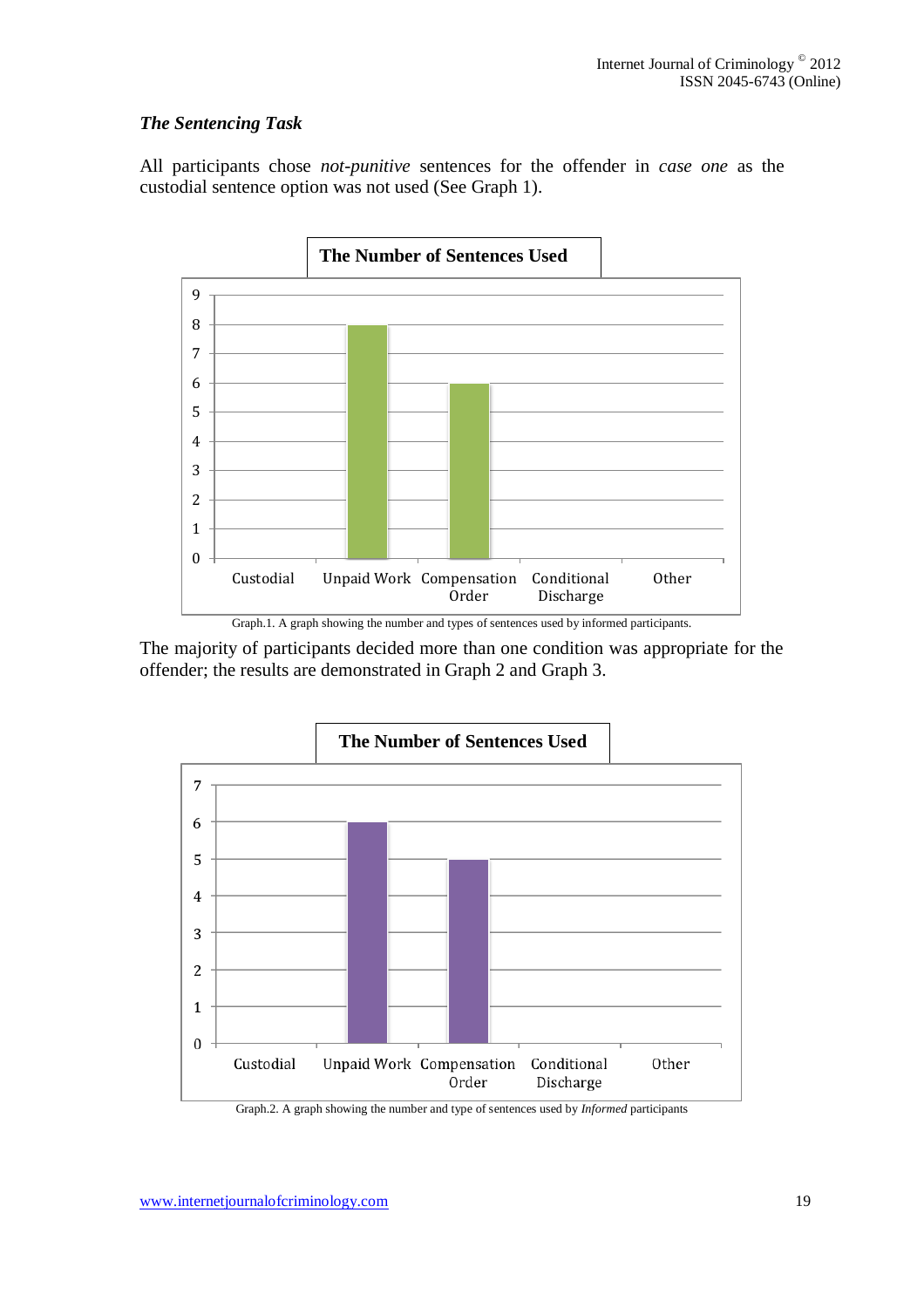

Graph.3. A graph showing the number of sentences used per *not informed* participant.



Graph.4. A graph showing the number of sentences used per *informed* participant.

As 100% of the participants expressed *non-*punitive attitudes in *case one,* no significant differences were recorded between the *informed* and *not informed*  participants in regards to *punitiveness*. The results were compared to the origins of CJS knowledge (See appendix 11) and no relation was found between *non-punitive*  sentences being made based upon increased reliable sources of knowledge.

www.internetjournalofcriminology.com 20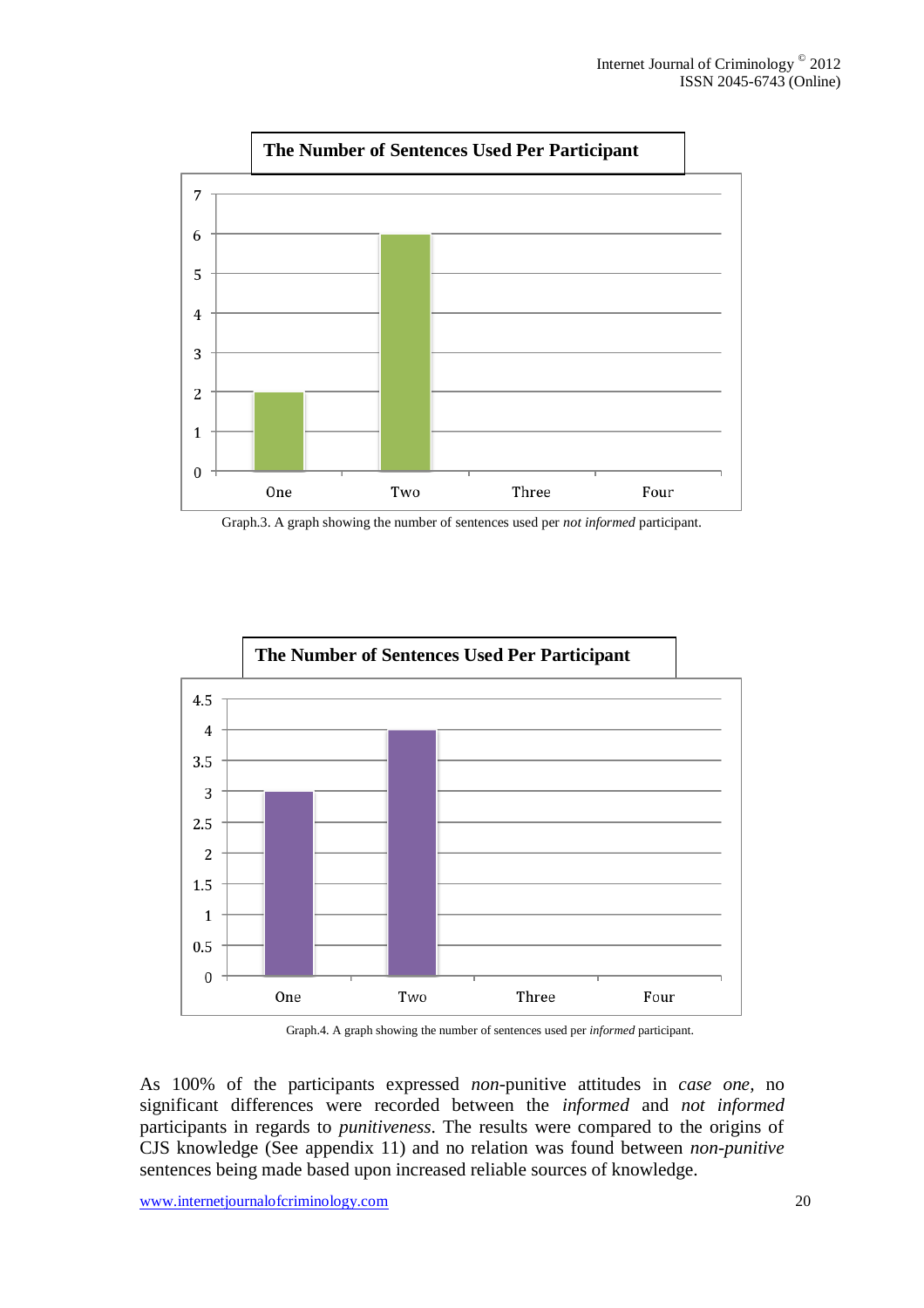However, within the sentences assigned, *punitive* attitudes were expressed via the length of time unpaid work orders were issued. The average length of unpaid work delivered by participants is displayed below in Table 3.

|                                | Not Informed Participants | <b>Informed Participants</b> |
|--------------------------------|---------------------------|------------------------------|
| <b>Average Sentence Length</b> | 7974 Hours                | 6245 Hours                   |

Table.3. A table showing the average amount of hours community service issued by participants.

Participants from both groups were excessively *punitive* with sentence lengths considering the maximum amount of hours that can be sentenced by law is 300 hours (Directgov, 2012). Unpaid work sentences were also consistently stated in days, months and years. Incorrect information was persistent throughout the interviews, with one *informed* participant in particular stating an out-dated maximum amount of hours before making a decision;

(P4)…I would give him the maximum of the law, which is 240 hours…

(Appendix; 7.3)

Another *informed* participant issued the sentence in months;

(R) How long do you reckon the community service should be for?

(P6) Erm… twelve months… might be considered a bit strict. But they should think about what they took.

(Appendix; 7.5)

The general lack of knowledge, highlighted by the above incorrect statements, will be discussed in further detail later in this chapter.

As predicted in relation to previous research (Hough and Roberts, 1999), the majority of participants expressed *punitive* attitudes towards the offender in *case two*, with only *four* out of the *fifteen* participants issuing *non-punitive* sentences (See Table 4).

| Participant  | Punitive | Not Punitive |
|--------------|----------|--------------|
| Not Informed |          |              |
| Informed     |          |              |

Table.4. A table showing the number of participants choosing punitive and non-punitive sentences.

All participants chose a *custodial* sentence for the offender, however *five of* the *not informed* group chose additional conditions (See Graph 5-8).

Surprisingly, the *informed* participants were excessively *punitive* in comparison to their *not informed* counter parts (See Table 5), which is contradictory to the hypothesis of this dissertation and to the findings of previous research (Anderson et al., 2002, Hough, 1996 and Hough & Roberts, 1999 and Roberts, 2003).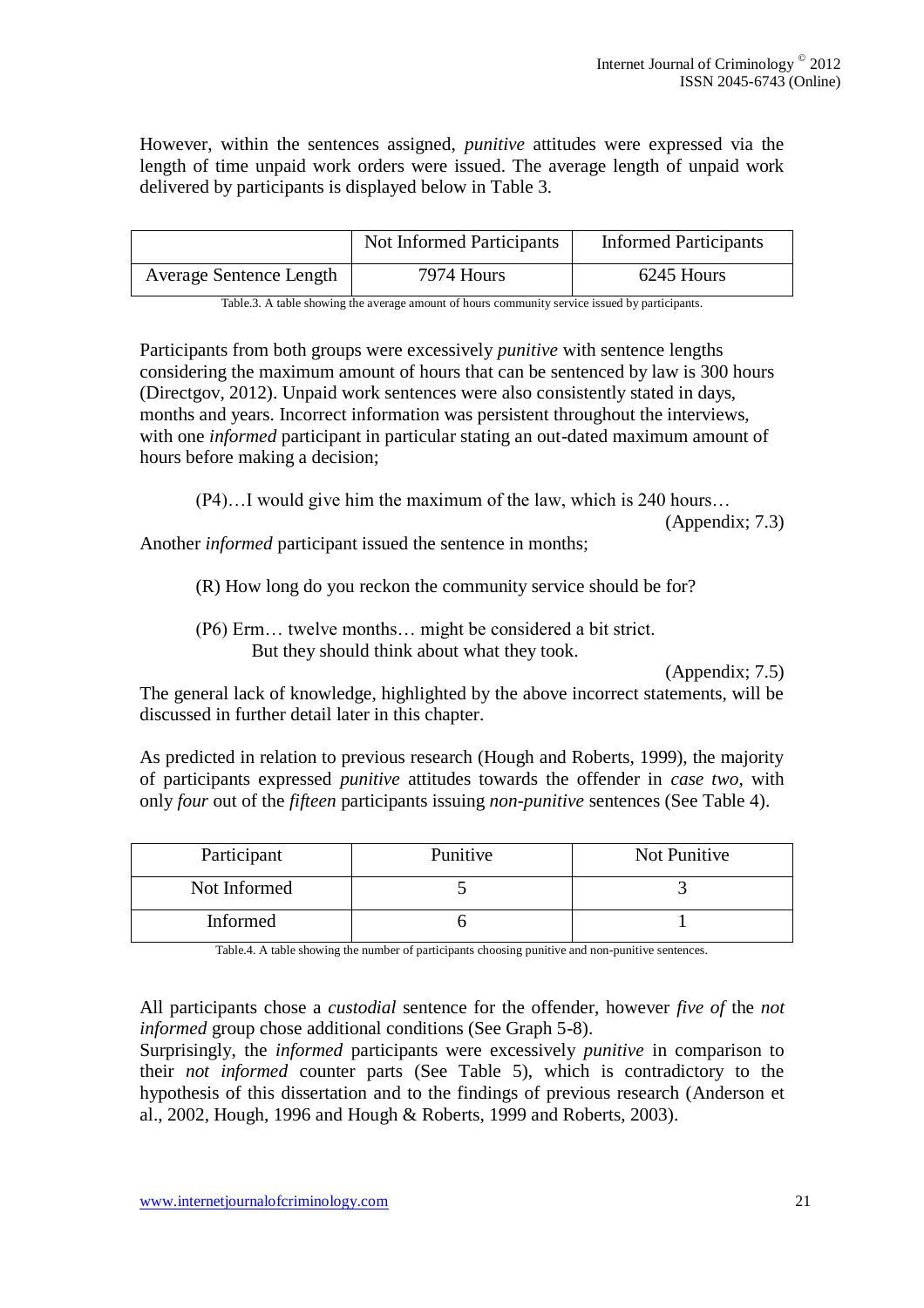|                                | Not Informed Participants | <b>Informed Participants</b> |
|--------------------------------|---------------------------|------------------------------|
| <b>Average Sentence Length</b> | 3 years                   | vears                        |

Table.5. A table showing the average length of custodial sentence issued by the participants.



# **The Number of Sentences Used**

Garph.5. A graph showing the number and type of sentences used by *not informed* participants.



Graph.6. A graph showing the number and type of sentences used by *informed* participants.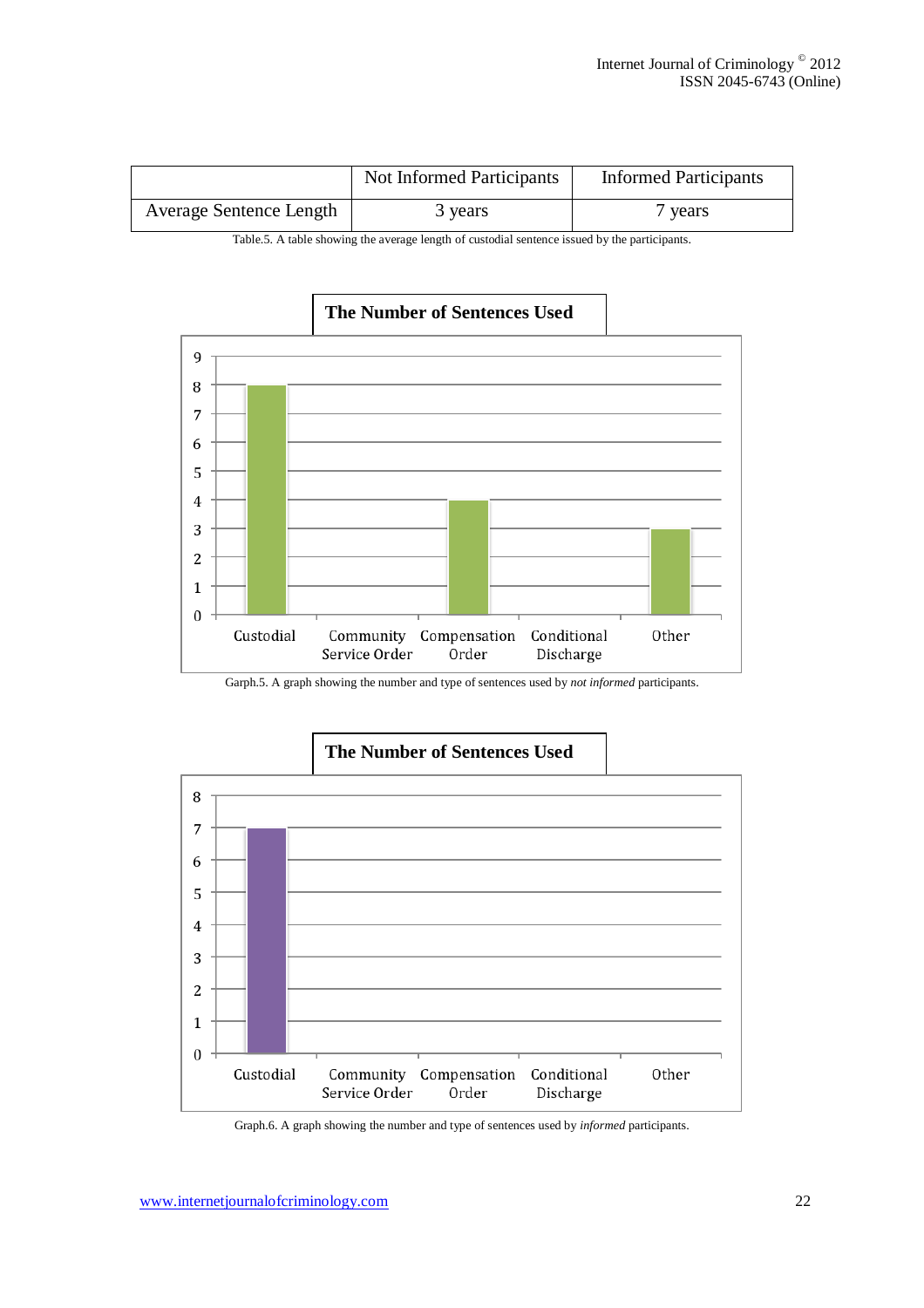

Graph.7. A graph showing the number of sentences used by *not informed* participants.



Graph.8. A graph showing the number of sentences used by *informed* participants.

Although all participants chose the correct sentence, the maximum tariff that can be given by law for a dangerous driving offense is *two-years* (CPS, 2012)*.* In total, *four* participants chose sentences of *two-years* or below, however *three* were from the *not informed* group. In theory, the *informed* participants are expected to recognise the lack of criminal intent in the case and therefore conclude that the offender warrants a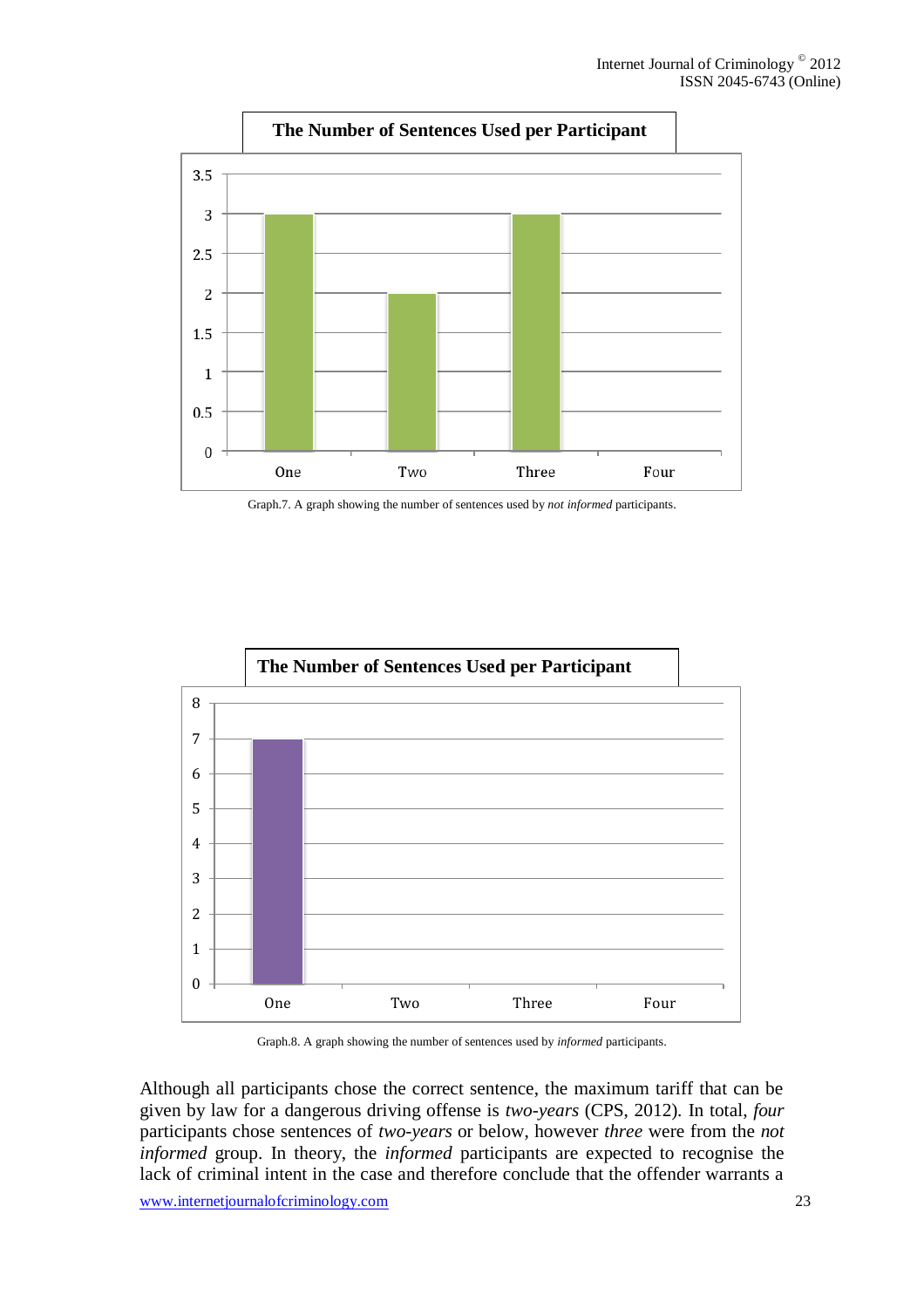lower tariff due to the absence of a *mens rea* (Croall and Tyrer, 1998; 38-39). The following extracts from the interview transcriptions demonstrate the disregard of the fact that no *mens rea* was present;

(P17). Custodial sentence. (R). Yeh, how long for? (P17). Erm…*ten* to *fifteen* years or so. (Appendix 7.13) (P19). Erm case two; Custodial sentence. (R). Ok. And how long for? (P19). Erm…I'd go as far as saying *seven* years plus. (Appendix 7.14)

Participants seemed more concerned by the harm experienced by the victim, rather than taking into consideration the characteristics of the case to inform their decision.

(P12)… He paralysed her then…A good *ten years*. Or more?.

(Appendix 7.11)

(R). What are you stuck between?

(P2). Because somebody's involved you can't really put a price on it, well not necessarily a price but a time on it to see how long someone should get punished, because what they've done is broken the law but should get some some time in prison for the severity of the case.

(Appendix 7.1)

(P4): I would errr give a custodial sentence for what he's done… because despite the fact that the judge in the case emphasized that no one had died you could argue that a life, where they are paralyzed, brain damaged and on a ventilator isn't really a life at all.

(Appendix 7.3)

The punitiveness expressed in *case two* could relate to the innocence and defenceless characteristics of the victim (Pratt, 2007; 86 and Reiner et al., 2001; 187), evoking emotional response by the participants, which results in more punitive sentences (Garland, 2001). This finding will be discussed in relation to the rise of the victim agenda and the new punitiveness (Garland, 2001 and Pratt, 2007).

The results from the media analysis conclude that although the *not informed* participants used more unreliable information sources in their top *three*, they were significantly less *punitive* than the *informed* participants. Therefore, no convincing link is present between the sources of knowledge used by the students and the punitive or non-punitive responses to the sentencing task.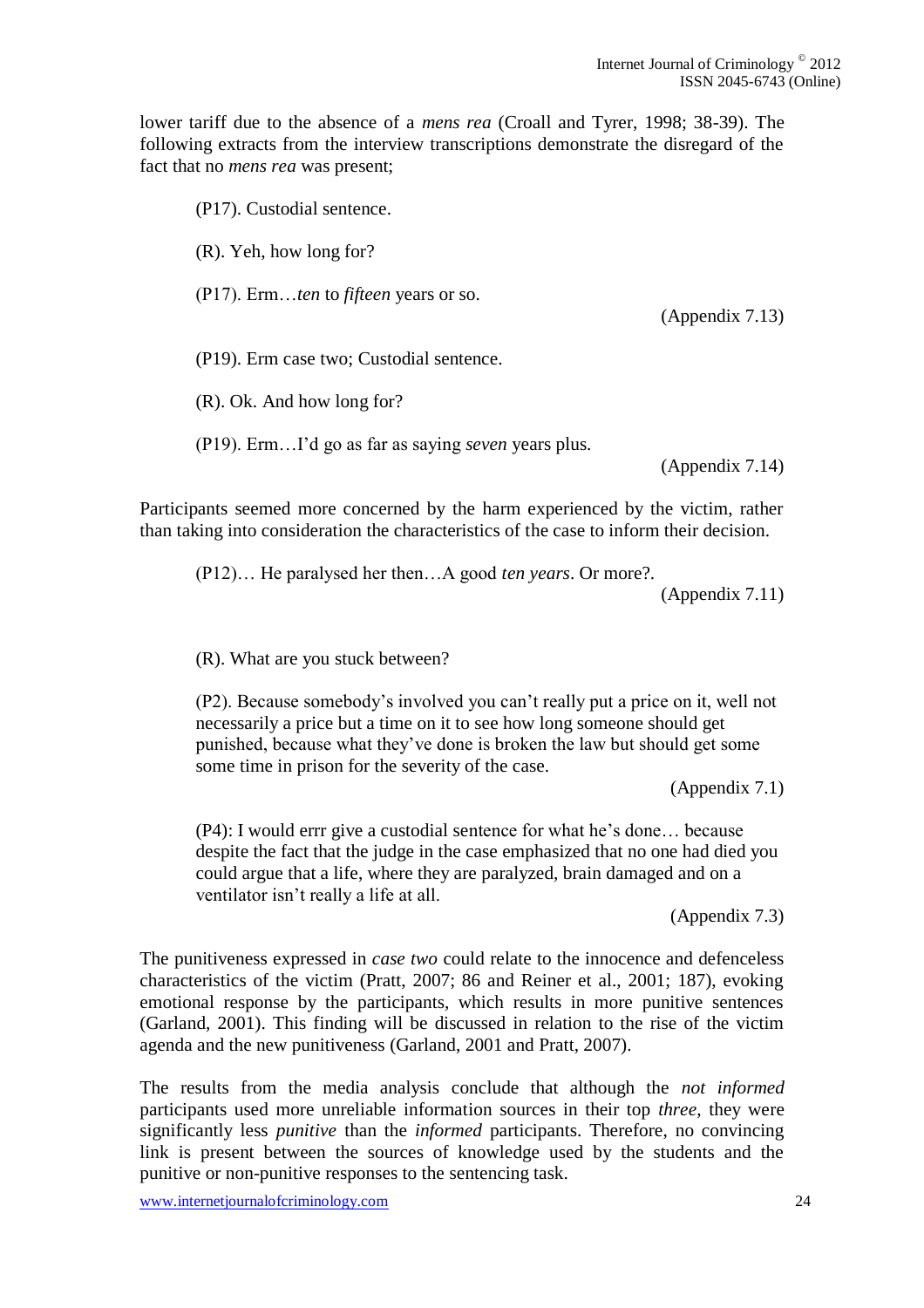Overall, the findings suggest *four* major themes; *non-punitive* attitudes exist towards offenders in cases without an identified victim regardless of the origins of CJS knowledge, *punitive* sentiments can still be expressed through *non-punitive* sentences, *informed participants* have excessively punitive attitudes and finally, there is still a general lack of knowledge about the CJS and its current practices. The significance of theses contradictory findings will be discussed in the following sub-sections.

#### *Non-punitive attitudes towards 'property crime'*

The absence of *punitive* attitudes in the sentencing decision of *case one* was inconsistent with previous research and the hypothesis of this dissertation. Due to the high volume and *punitive nature* of media coverage preceding the summer riots, specifically relating to the subsequent criminal trials and convictions, *punitive* sentiments were expected. Cases reported in the press "were the unusual and newsworthy ones, not the every day typical cases" (Roger, 2011) and sentence lengths were above average compared with 2010 statistics (See appendix 12) (Guardian, 2011). *Punitive* sentences were reaffirmed with David Cameron being quoted that "anyone involved in the violent disorder should expect prison' (Bowcott and Bates, 2011). The mass reporting on the break down of social order in Britain last summer was expected to increase the *punitiveness* of the participants. However, because 100% of the participants responded with *non-punitive* sentences, it suggests that the Government are responding to the call for tougher sentences from the media but it calls into question whether media reports are a true representation of public sentiments and whether '*penal populism'* still involves public opinion (Pratt, 2007 and Bell, 2007).

The riots also constituted what Martin Innes (2004) defines as 'signal crimes' as the disorder was a 'warning signal' of the underlying social tension following the shooting of Mark Duggan (p.335). The anti-social behaviour that arose spread from London to other major cities (e.g. Manchester, Birmingham & Liverpool) as the initial violence was not dealt with effectively. Innes (2004) believes that this sort of untreated disorder leads to more serious crimes being committed and ultimately leads to people changing their daily social routines due to fear (ibid). Although Innes (2004) applies this theory to a community over time, the riots saw this process occur within *five* days. All the participants of this research, to some extent will have experienced such disruptions and fear when Kingston town centre went into lock down in light of a perceived violent criminal threat. For this reason, *punitive* attitudes were expected.

Alternative approaches are also considered to determine the underlying reason why all participants expressed *non-punitive* sentiments*.* Firstly, participants may consider handling stolen goods a less serious offense because no victim was physically harmed in the process of the omission. Multidimensional scaling studies in the US have shown that in order for a person to define a crime as serious, a dimension of 'victim harm' must be present, in the crime vignette, which is used to depict a crime to respondents (Kwan et al., 2007; 9). However, other studies using 'crime vignettes', found that by using dimensions that do not describe the offenders 'intentions' (for example, prostitution, theft, assault), respondent's use stereotypical views of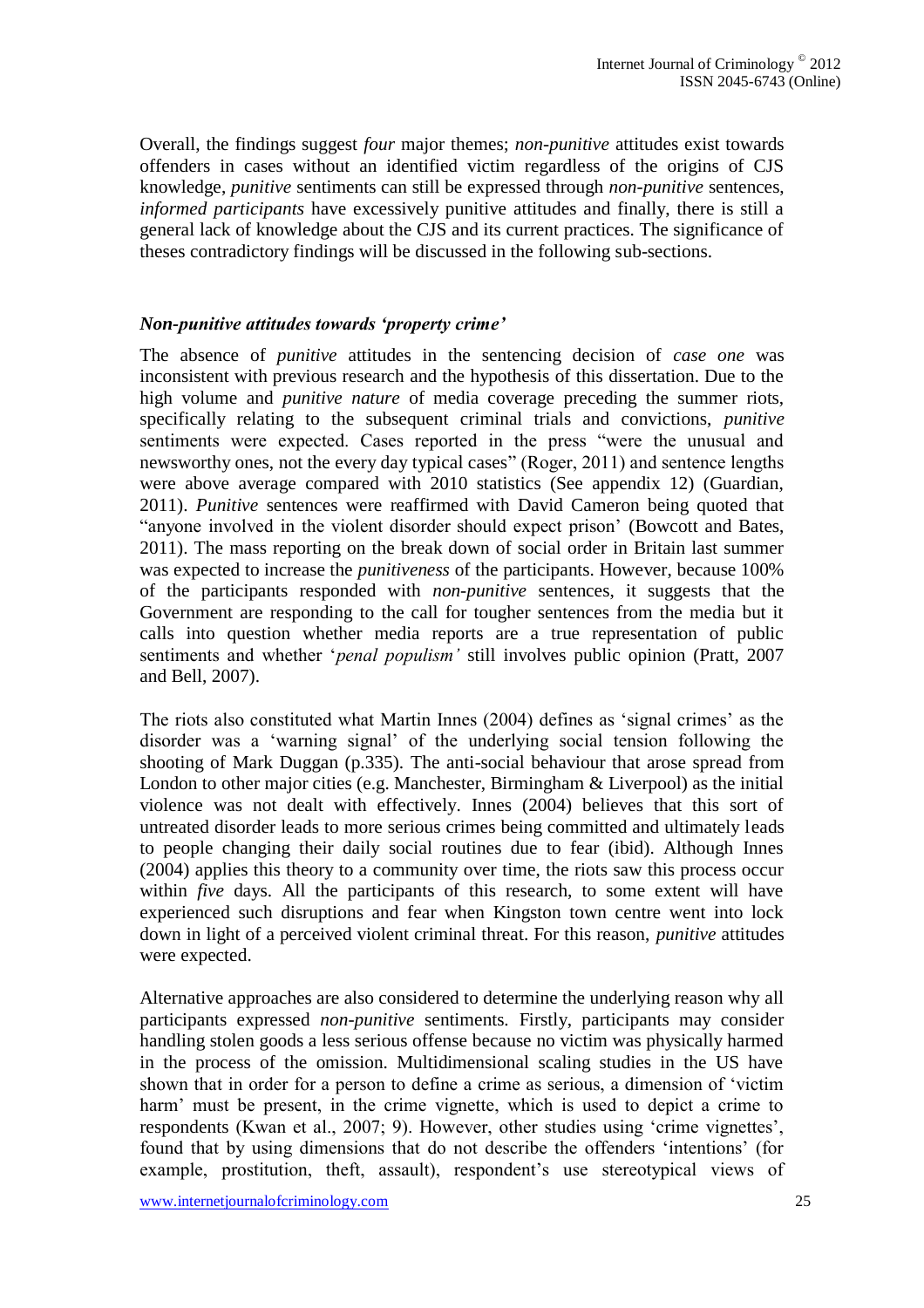culpability to determine the seriousness of a crime (Forgras, 1980, cited in Patron et al, 1991; 73). The description of the criminal offense in *case one* of this dissertation only identified that the offender had *handled stolen goods.* It can therefore be assumed that because no victim was identified or criminal intentions stated, participants did not deem the case to be serious. Subsequently, a *punitive* sentence was not warranted.

Secondly, due to the social causes of the London riots, students may have thought community sanctions were appropriate in order to reintegrate the offender back into society through a process of re-moralization. Participants repeatedly stated in case one that the offender needed to lean from his mistake (See appendix 7-7.14).

Such comments fall in with *sociological theories of crime* and that imprisonment is not always the most suitable punishment*.* Initially, David Cameron stated that the riots were carried out by the "worst of Britain" (Cameron, 2011 press speech bbc), which suggests a sub-culture of citizens was responsible. Sociological theorists such as Durkheim and the Chicago School sociologists favoured re-moralization, social integration and rehabilitation, which were all common practices in post-war social democratic England (Garland, 2001). It could be argued that British Citizens today still hold the same values, however, they have been overshadowed or repressed by the politicization of law and order as well as the punitive policies being derived by populist politicians (Pratt, 2007).

#### *Punitive sentiments within non-punitive sentences*

Although *non-punitive* sentences were recorded by all participants in relation to case one, the length of sentences issued by those who chose unpaid work were highly *punitive* when compared to the maximum sentence of unpaid work of; 300 hours (Directgov, 2012).

Participants suggested support for rehabilitation, as they believed unpaid work or compensation orders should be used so the offender 'learns a lesson'. Such attitudes are expressed in the below transcript extracts.

(R): OK and how long would you say the community service order would have to be for?

(P5): Erm… depends how heinous the crime was, but in this case it could be one year.

(R): One year. Ok.

(P5): Maybe even longer. Ahh I don't know the maximum term and the minimum term.

(R): It's just what you think, so your complete decision.

(P5): OK. So possibly to learn his lesson maybe one year two years.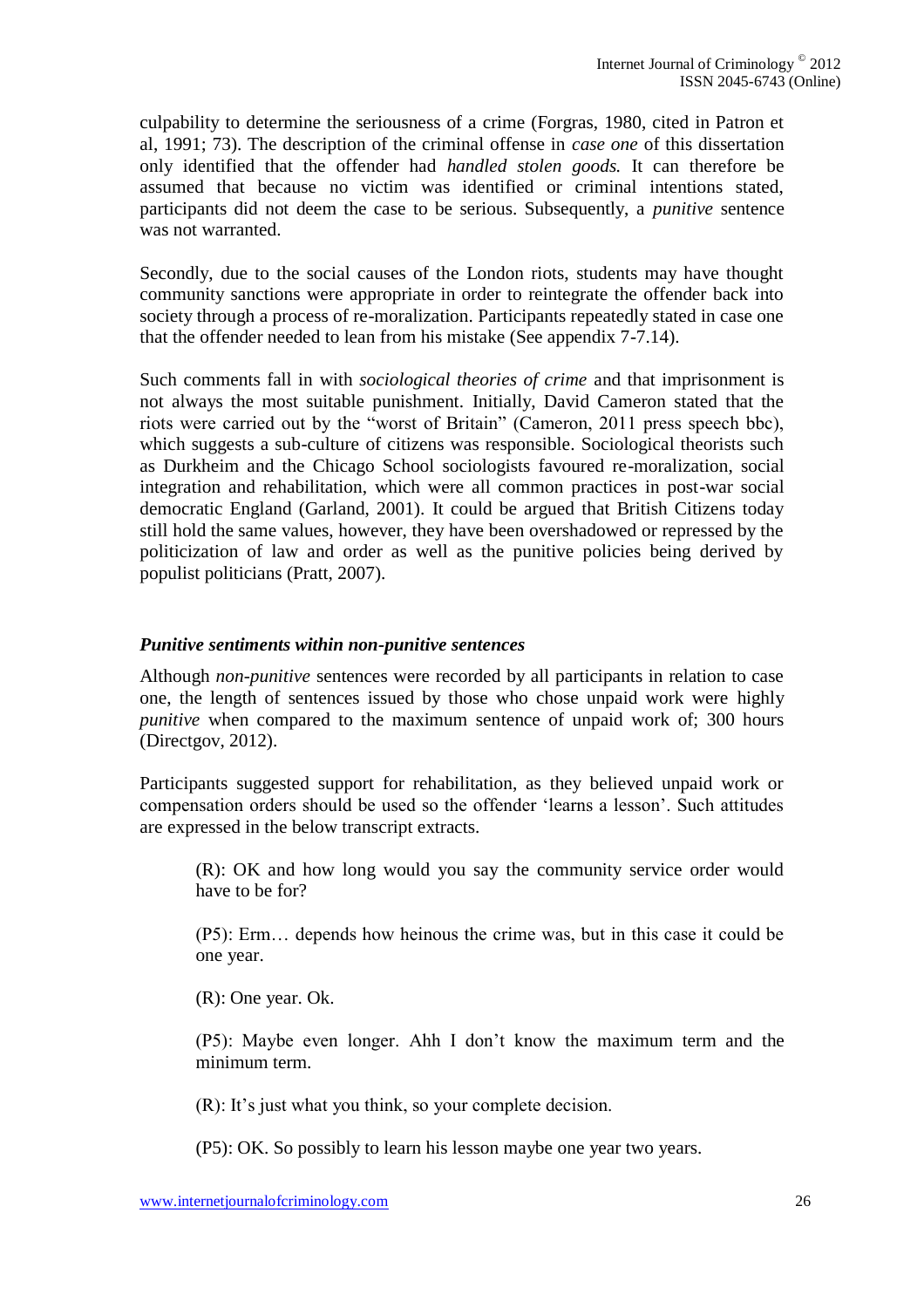(Appendix; 7.4).

(P7): Oh Case one community service order.

(R): Yeah.

(P7): For how long or just..

(R): Yep for how long.

(P7): Probably around… 4 years?

(R): four year Community service?

(P7): Yeah, I'm not sure how many hours a week but he needs er… to pay the consequences and learn that, that's not acceptable and I think errr…

(Appendix: 7.6).

Such attitudes towards community pay back mirror those of academics and penal reformers, whom believe that punishments undertaken away from penal institutions can be more effective as offenders experience less social exclusion (Garland, 2001; 123). However, the punitive length of the sentences expressed overshadows the community solution chosen by the participants of this study.

The excessive lengths of *unpaid work* expressed by the majority of participants highlight a serious lack of knowledge about current sentencing practices and also suggests that although alternatives to prison are recognised, *punitive* attitudes still exist. These attitudes could indeed be influenced by punitive penal policies but it does not explain why the participants did not use imprisonment instead. This was the obvious option considering the level of media attention the London riots received and the tough stance taken by the coalition.

### *Excessively punitive attitudes of informed participants*

Consistent with the hypothesis of this dissertation punitive attitudes were found amongst participants in relation to the sentence length of unpaid work in *case one* and the average length of custodial sentence issued for the offender in *case two*. However, contrary to the hypothesis and previous research, excessively *punitive* attitudes were displayed by the *informed* participants, whom on average issued sentences for double the amount of time compared to the *not informed* group. Although both groups were deemed to hold *punitive* attitudes, the excessiveness of the *informed* group raises more academic issues and warrants further investigation.

*Punitive* attitudes towards the sentencing of offenders have developed as a result of a fundamental shift in the axis of contemporary penal power brought about by the social, economic and political changes discussed in the previous chapter (Chapter 3:Literature review)(Pratt, 2007;3). Coupled with *penal populism*, the dominant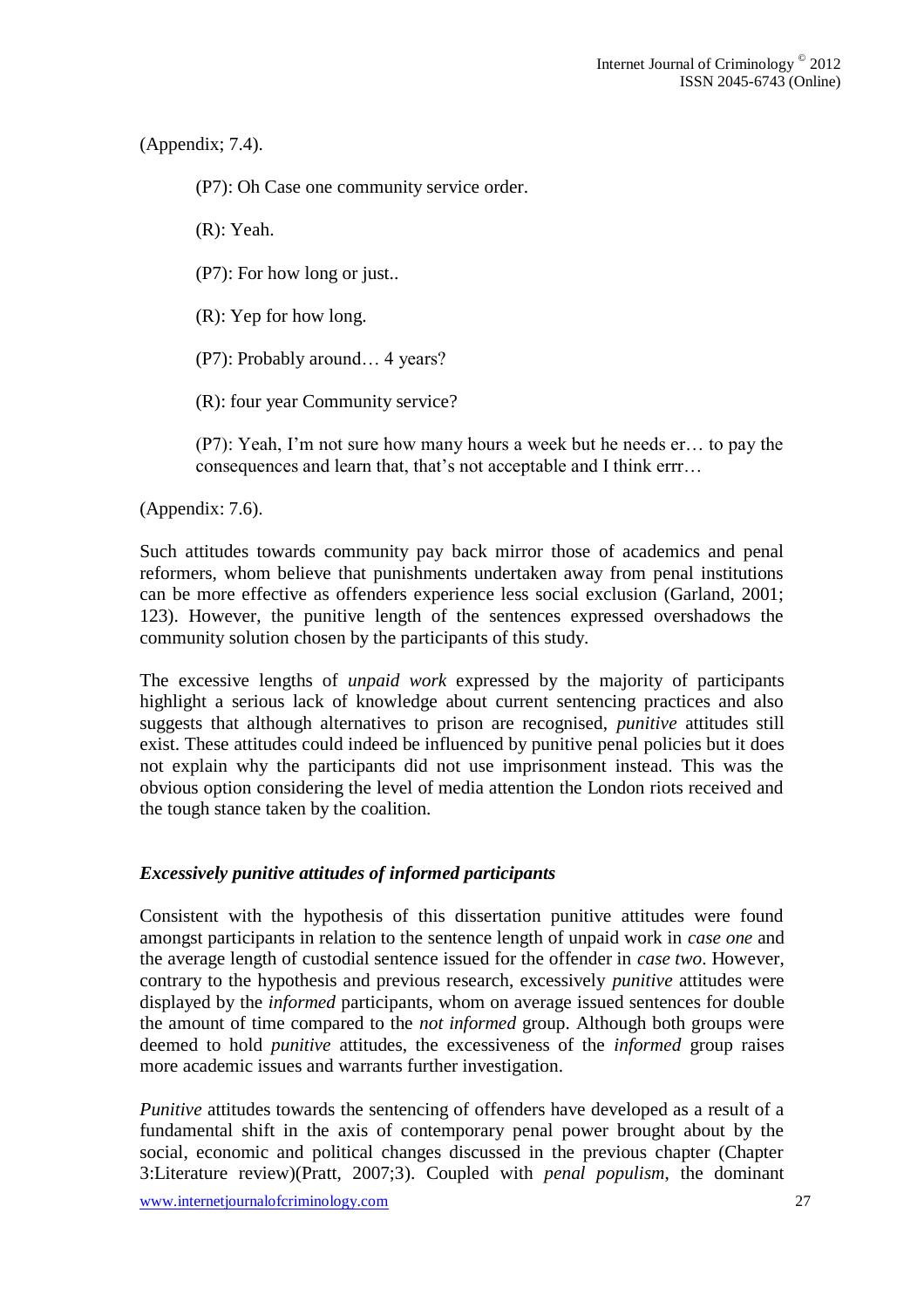voices of crime policy have become the ill-served public (Matthews, 2005) with special attention being paid to the crime 'victim' by the mass media (Garland, 2001; 13). The victim is subsequently portrayed as innocent and defenceless, which evokes emotional responses, meaning the British public's understanding of crime is through *victimization.* Therefore, the understanding of crime reality is through personal accounts rather than statistical expert knowledge and results in *punitive* responses to offenders because human emotion is involved (ibid). The increased visibility of victims (Dignan, 2005; 14) or the 'victim agenda' can accordingly explain the *informed* students' *punitive* attitudes towards the offender in *case two* (Pratt, 2007; 85-86)*.* The victim of the crime was an eighteen-month-old child, which fits with the iconic victim status and consequently, elicits emotions from the participants leading to the *punitive* sentence (ibid).

However, as the *informed* participants should, in theory, have been aware of *penal populism*, the outcome of the sentencing task was unexpected. Instead, it was believed that they should have been in line with current sentencing practices.

An additional reason for the punitive responses are also possibly the result of the 'punitive shift' in penal policy making (Matthews, 2005). The politicisation of law and order and the decline of the rehabilitative model (Garland, 2001; 3) saw the beginnings of a process of decivilization (Pratt, 2005). Consequently punitive and expressive justice policies re-emerged (Garland, 2001; 3), as public opinion was favoured over scientific expert knowledge, deliberately provoking human sensibilities (Pratt, 2005). *Penal populism* and the mass media has somewhat desensitised the public to harsh penal policies, with the *victim agenda* justifying public expression of *punitive* attitudes as well as the implementation of punitive penal policies. As punitive attitudes towards offenders have now become part of every day society, the *informed*  students will still have been exposed to the *punitive* culture of penal policy. However it does not explain their lack of knowledge in sentencing offenders. It is fair to say that the *punitive* nature of penal policies will influence the students to some extent, but the excessive punitiveness expressed by the *informed* was completely at odds with the hypothesis of this dissertation and the findings of previous research (see.). The underlying reasons for such attitudes could be due to *punitive* attitudes held towards CJ before entering University or poor knowledge of Criminal Justice, which could be the result of poor academic research or low quality teaching. Further research is needed to determine the true origin of the *informed* students excessively *punitive* attitudes.

### *Lack of knowledge about the Criminal Justice System*

According to previous research into public *punitive* attitudes towards sentencing, such displays of *punitive* sentiment have been deemed to result from a lack of knowledge about the CJS and current sentencing practices (see Hough & Roberts, 1999, Anderson et al., 2002, Robert, 2003). The findings presented in this research also demonstrate a 'lack of knowledge', most significantly in relation to the maximum hours of unpaid work that can be issued and the maximum custodial sentence for dangerous driving.

Research by Roberts (2003) into public awareness of mandatory minimum sentences that were introduced for certain repeat offences in 1998, reviled that despite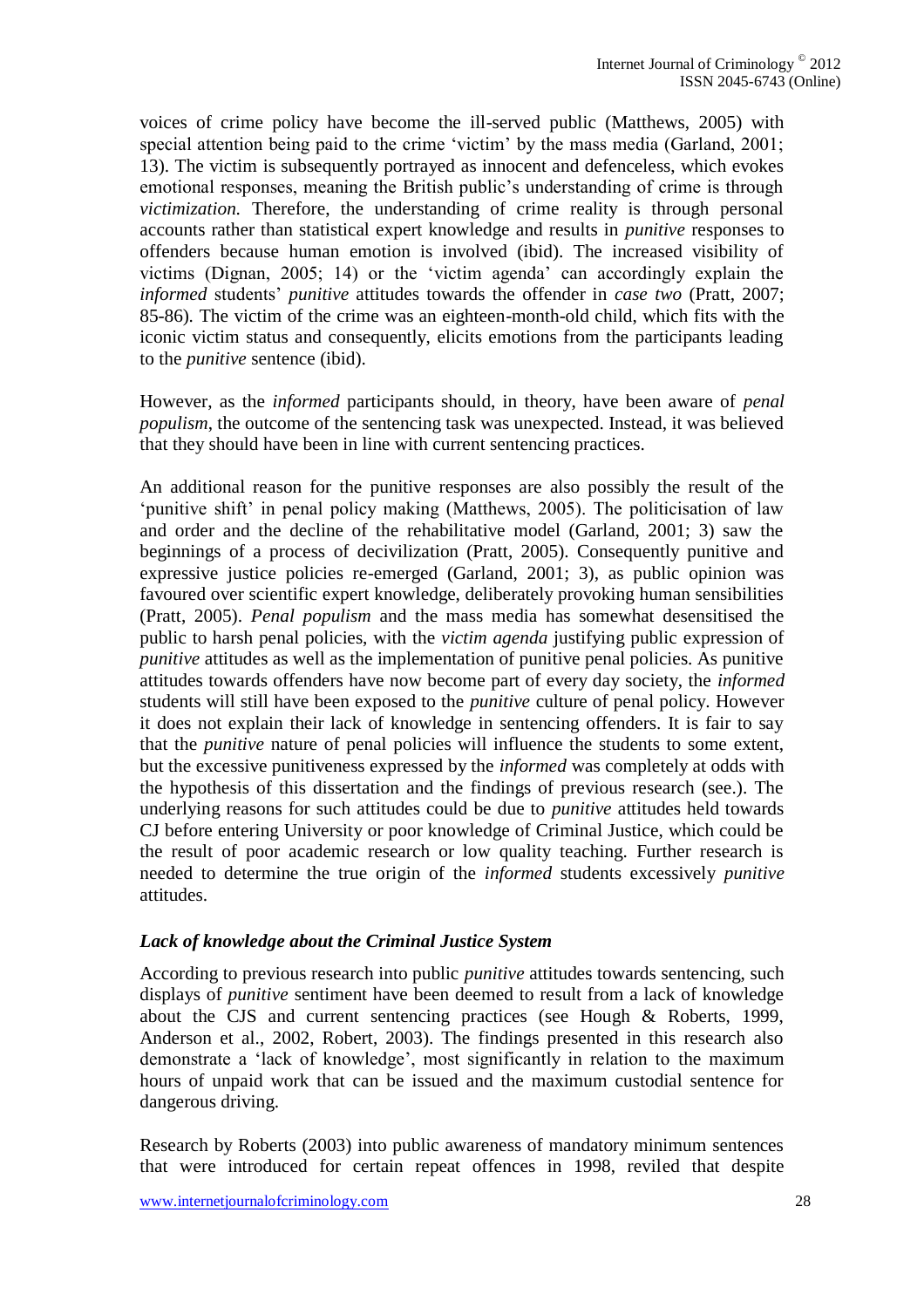considerable media attention public knowledge remained low (p490). The same can be said in relation to the riots. A maximum six months custodial sentence for anyone involved in the riots was highly publicized with reports in the media highlighting the punitiveness of the sentence in relation to the actual offense. For example The Guardian reported a student being jailed for the maximum term for stealing a £3.50 bottle of water in Brixton. Such reports highlighted the tough stance David Cameron took coupled with the violent media reports therefore should have evoked punitive attitudes of the public towards rioters. Roberts (2003) argues that the lack of public knowledge of well-publicized sentences is detrimental to the deterrence and denunciation effects of such statute (ibid).

Participants consistently stated days, month and years when stating an unpaid work order, with one *informed* participant in particular stating the maximum amount of hours possible before making a decision;

(P4)…I would give him the maximum of the law, which is 240 hours…

(Appendix; 7.3)

Another *informed* participant issued the sentence in months;

(R) How long do you reckon the community service should be for?

(P6) Erm… twelve months… might be considered a bit strict. But they should think about what they took.

(Appendix: 7.5)

The above statements are just two of the many incorrect accounts made by participants, which was only initially expected from the *not informed* group. The issue raised here questions the knowledge of the *informed* participants and the reliability of the teaching receiving and learning resources they are using.

The *punitive* sentences issued in *case two* again showed a 'lack of knowledge' by both groups, however the most apparent issue was the failure of the *informed*  participants to realise the crime did not involve criminal intent. By taking this into consideration custodial sentences by law carry shorter terms, a fact which should have be identified by the *informed* participants. In addition dangerous driving carries a maximum of a *two-year* custodial sentence (CPS, 2012). Although the maximum tariff might not be common knowledge amongst the *informed* group, the lack of criminal intent should have been acknowledged. The below interview transcripts demonstrate the point presented above;

(P12)… He paralysed her then…A good *ten years*. Or more?.

(Appendix: 7.11).

(P17). Custodial sentence.

(R). Yeh, how long for?

(P17). Erm…*ten* to *fifteen* years or so.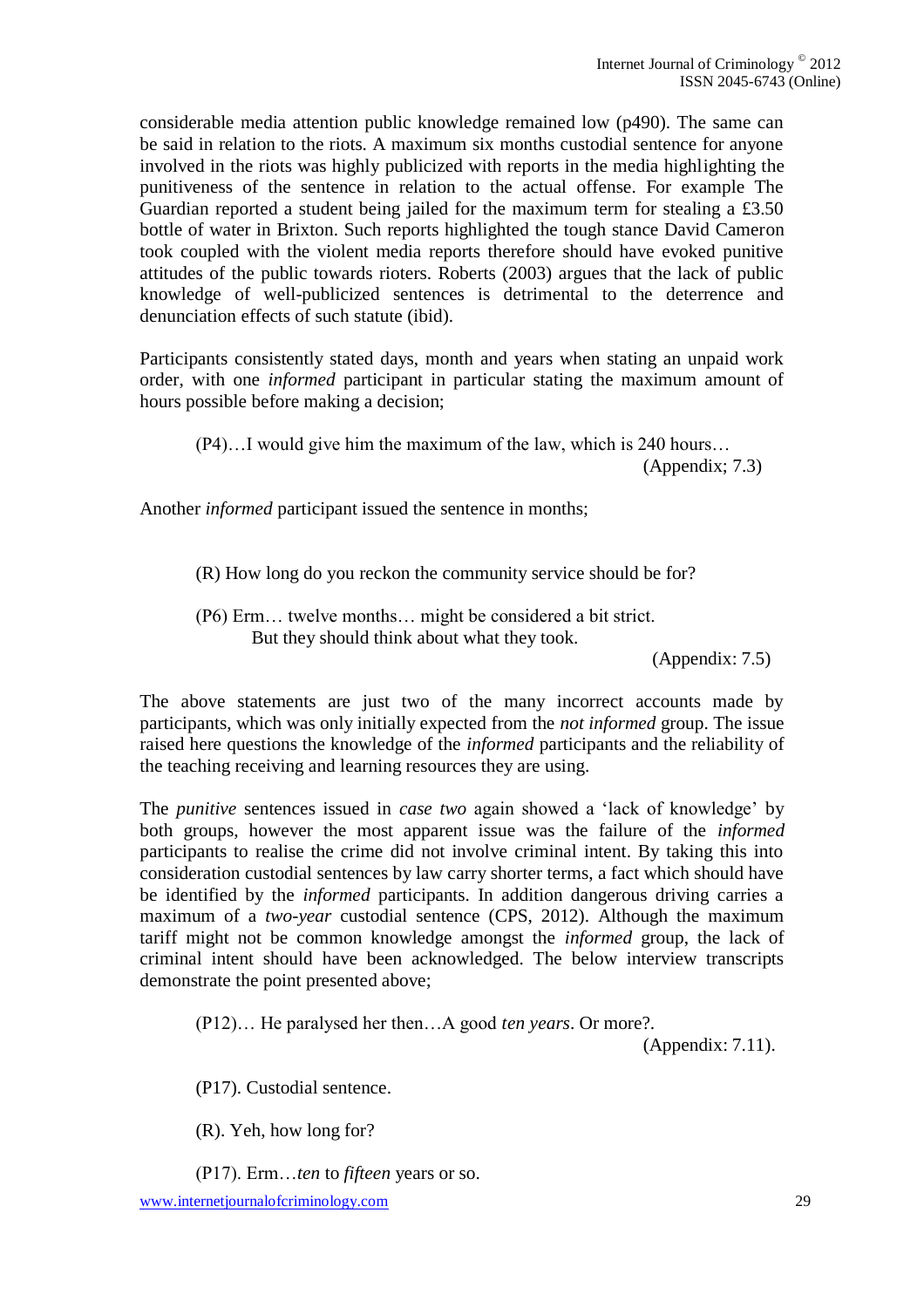(Appendix: 7.13).

(P19). Erm case two; Custodial sentence.

(R). Ok. And how long for?

(P19). Erm…I'd go as far as saying *seven* years plus.

(Appendix: 7.14)

The disregard of criminal intent could indeed be due to a lack of knowledge of criminal justice practices, or it could be due to a lack of familiarity with the particular dangerous driving offence. In order for a person to be found guilty of a crime evidence must prove that they committed the offense and are responsible for it (Davies, Croall and Tyrer, 1998;38-39). In legal terms the two aspects are ascribed the terms *actus reus,* the guilty act, and the *mens rea,* the guilty mind (ibid), However in this case the *mens rea* is not present as the driver did not intend to harm anyone whilst driving over the speed limit. Therefore the crime is deemed a strict or absolute liability offense, which does not allure the same level of culpability as a crime involving intention such as murder (ibid). The *informed* students, especially the criminology students should have been aware of the *mens rea* aspect that defines a person as guilty and realised it was missing in *case two* and subsequently given a lesser sentence due to the low level of culpability.

The reasons for the lack of knowledge demonstrated by the *informed* participants goes beyond the scope of this dissertation, because the origins of the *informed* groups CJS knowledge has been deemed more reliable than that of the *not informed* participants. Therefore the *informed* group should in theory have exhibited less *punitive* sentences than their counter-parts.

In addition to the 'lack of knowledge' demonstrated some participants openly admitted to not being interested in the CJS and being unaware of how to obtain government documents. (See appendix; 7-7.14).

In comparison to the 'lack of knowledge' found in previous studies public awareness of CJS and sentencing practices has not improved. The size of this study cannot determine whether public knowledge has decreased however it is certainly worrying that today's KUS studying law, political and sociological based degrees are not in possession of the correct knowledge and facts of the CJS, current sentencing practices and legislation.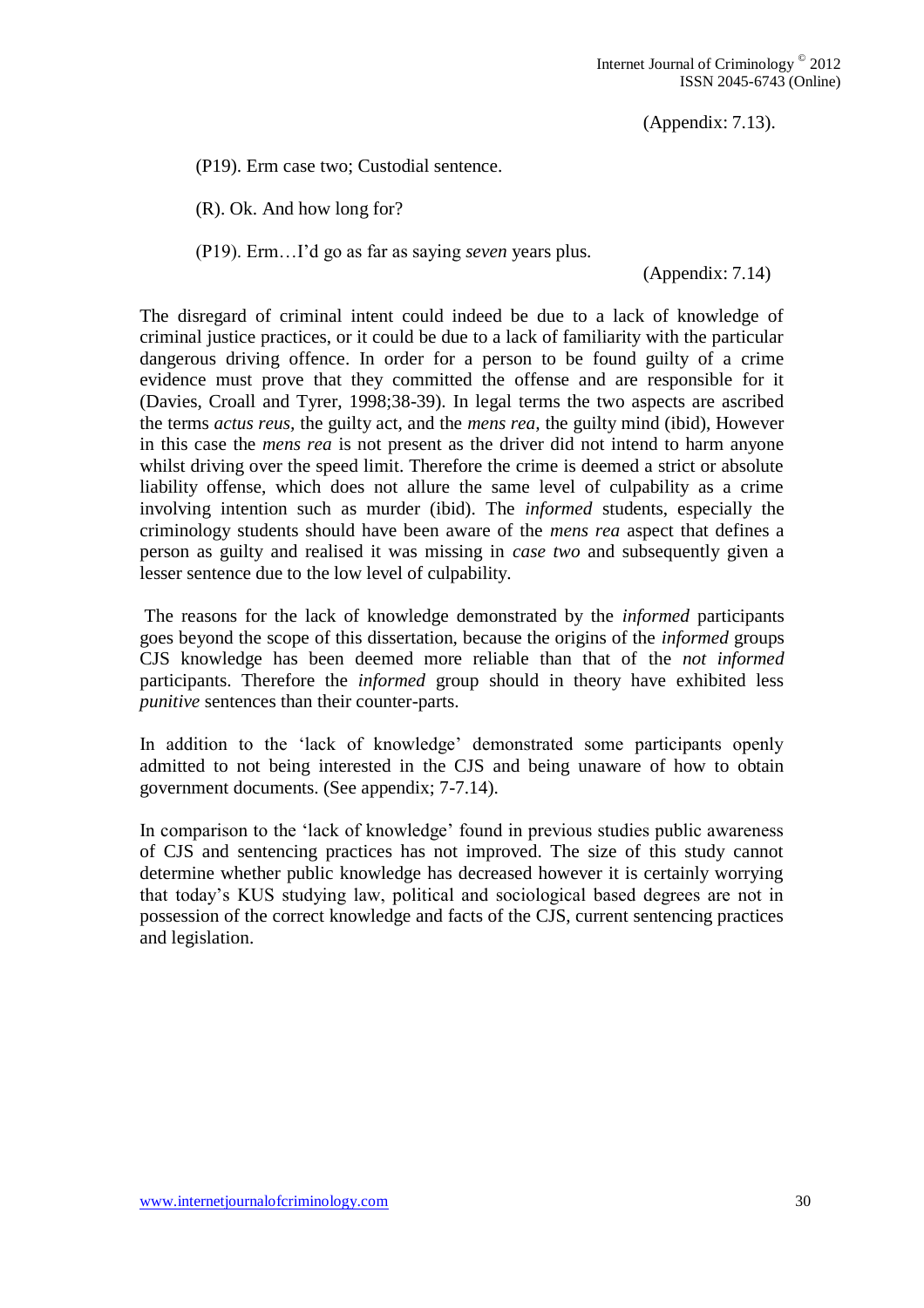# **Chapter 5: Conclusion**

Using semi-structured interviews, this dissertation has discovered that *punitive* attitudes towards the sentencing off offenders exists amongst KUS, however contrary to previous research (Hough and Roberts, 1999), it has demonstrated that *punitive* attitudes still exist with additional knowledge of the CJS. Homogeneous with research by Hough (1996), Hough and Roberts (1999), Anderson et al (2002) and Roberts (2003) a consistent general lack of knowledge about CJ and sentencing practices was found amongst all participants.

The media analysis of the students' origins of CJS knowledge clearly identified that the *informed* students used considerably more reliable sources in the form of; books, the Internet (e.g. government websites) and academic journals. Such sources were deemed trustworthy because they are either academically researched, peer reviewed or official government sources. This finding coincides with the prediction that the *informed* participants would use reliable sources as the origins of their CJS knowledge because it is a requirement of their degree. It was also identified that *not informed* participants were less interested in CJ issues highlighting a possible reason for lack of knowledge about current sentencing practices. The lack of knowledge particularly related to participants whom sentenced the offender in *case one* to days, months and years of community service, rather than hours of unpaid work. This mistake was not just confined to the *not informed* group; the majority of the *informed* group made the same error. Misconceptions about the CJS and sentencing practices are not uncommon, as it has been recorded in previous academic research (Hough, 1996, Hough and Roberts, 1999, Anderson et al., 2002 and Roberts, 2003. However it suggests that public awareness is low, which could be the result of Government failings to inform British citizens of current CJS issues. Ken Clarke claimed to be improving the transparency of the CJS to increase the level of public awareness (Moj, 2011), however the findings of this research suggest that student awareness is still low, which could be an indicator for other groups of the British general public.

Both *punitive* and *not punitive* attitudes were found amongst KUS. The *non-punitive* sentences issued by the participant in *case one* were unexpected due the media attention of the London Summer riots in 2011 and the *punitive* stance David Cameron took in regards to the sentencing of rioters (Bowcott and Bates, 2011). The *nonpunitive* sentences expressed could have been due to participants not deeming 'handling stolen goods' as a serious crime because there was no identified 'victim harm' described in the case (Kwan, Chiu and Ip, 2007; 9). An alternative approach suggests that participants did not believe a custodial sentence would 'teach the offender a lesson' and therefore a community penalty was considered more appropriate. This theory suggests that KUS support rehabilitative and expressive forms of justice, to re-moralise offenders, which was the preferred method by academics in the post-war social democratic era (Garland, 2001). Nevertheless, *punitive* attitudes were evident within the *not-punitive* sentences as lengths of unpaid work orders significantly exceeded the statutory 300 hours (Direct.Gov, 2012). Reasons for this overestimation can only be due to lack of knowledge about community penalties.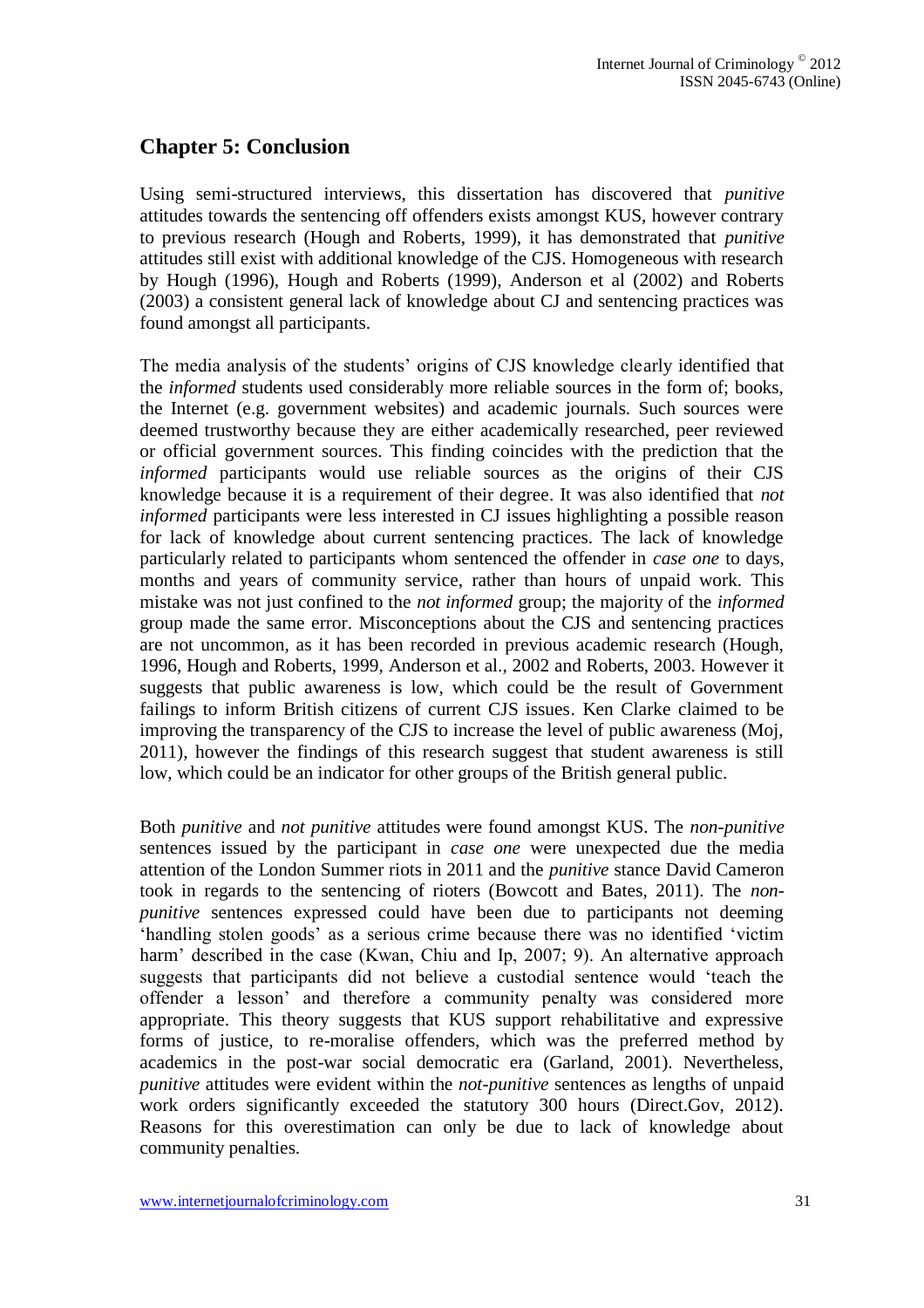As predicted in the hypothesis not informed participants also expressed *punitive* attitudes when asked to sentence the offender in *case two*. *Punitive* attitudes towards the sentencing of offenders have developed from changes to political, social and economic conditions from the late 60s onwards. The *Punitive* shift in penal policy resulted from a decline in support for the rehabilitative model of crime control (Loader, 2006; 562), in favour of more expressive and retributive forms of justice (Garland, 2001;8). 'Penal populism' subsequently prevailed and a new political realignment occurred with public sentiment being embraced in the penal policy making process (Pratt, 2007;8). Scientific expert knowledge was replaced by public sentiments via the mass media (ibid) and a process of what Pratt (2005) terms 'decivilization' occurred desensitising the public to *punitive* expression. *Punitive* emotions are now justified by the 'victim agenda', which has been created to some extent by the media (Garland, 2001; 13). For this reason *punitive* attitudes were expected by the *not informed* participants as they were thought to be less aware of the effects of the mass media and current sentencing practices.

Although the hypothesis proved correct in relation to the *not informed* participants, the *informed* students proved excessively *punitive* towards the offender in *case two*. The unpredictable attitudes expressed by the *informed* participants brought into question whether the reliability of the origins of knowledge about the CJS determine *punitive* sentiments. Previous research has provided evidence of a general 'lack of knowledge' about CJS and sentencing practices (cite). However such research has been carried out using members of the general public and not present students studying political, criminological and law based subjects. As the *informed* group were not in line with current sentencing practices and failed to acknowledge sentence determining characteristics of the case, it questions the quality of the academic sources being used by the students as well as the academic content of the course and the degree of teaching.

The findings of this dissertation therefore conclude that *informed* participants use additionally reliable academic and peer review sources of knowledge compared to the unreliable sources used by the not informed counter-parts. However the use of such sources has not affected *punitive* sentiments express by the *informed* students as contrary to the hypothesis of this dissertation the group expressed excessively *punitive*  attitudes*.*

# *Further Research*

In order to determine the underlying causes of the *punitive* nature of students whom study political, criminogenic and law based degrees a longitudinal study could record the students knowledge and attitudes about the CJS and the sentencing of offenders, over the course of their university life. *Punitive* attitudes could be formulate prior to university and reaffirmed or even increased throughout the course of the three-years. An in-depth analysis of the students' educational background could also be undertaken via looking at chosen GCSE and A level to determine interest in the CJS and the sentencing of offenders. Students from multiple Universities could also be used to test whether the quality of the degree and level of teaching affects students' knowledge and opinions.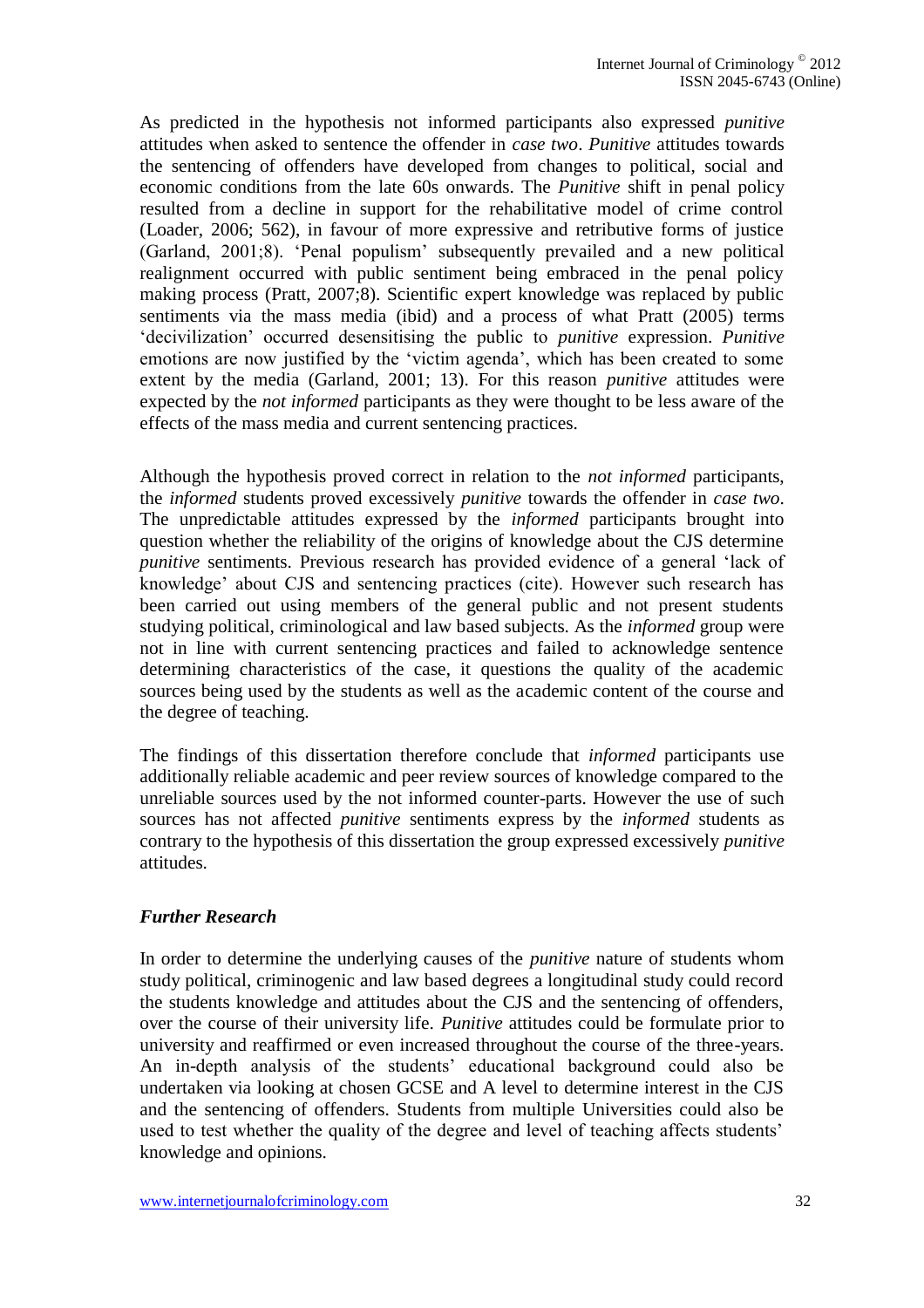# **Bibliography**

Anderson, S., Ingram, D. & Hutton, N. (2002). *Public Attitudes Towards Sentencing and The Alternatives to Imprisonment.* Scottish Parliament Paper, 488; Session 1. Scotland: The Stationary Office Ltd.

Beckett, K. and Western, B. (2001). 'Governing Social Marginality: Welfare, Incarceration, and the Transformation of State Policy' in *Punishment and Society.* Vol:3(1) : 43-59. Available online: http://.pun.sagepub.com/content/3/1/43

Bell, E. (2007). 'A new directions for penal politics? Putting the popular back into populism' R. Roberts R., and W. McMahon (2007) (eds), *Social and Criminal Justice*. London: Centre for Crime and Justice Studies. Available online: http://www.crimea ndjustice.org. uk/sjcj2007.html Bowcott, O. and Bates, S. (2011). 'Riots: magistrates advised to 'disregard normal sentencing'. *The Guardian*, 15<sup>th</sup> August 2011 [Online]. Available at: http://www.guardian.co.uk/uk/2011/aug/15/riotsmagistrates-sentencing

Bryman, A. (2008). *Social Research Methods.* Oxford: Oxford University Press.

Bryman, A. & Carman, D. (1990). *Quantitative Data Analysis for Social Scientists.* London: Routledge.

Cavadino, M. & Dignan, J. (2006). 'Penal Policy and The Political Economy' in *Criminology and Criminal Justice.* Vol: 6 (4*)* pp: 435-456*.* Available online at: http://crj.sagepub .com/content/6/4/435.short

Cohen, S. (2002). *Folk Devils and Moral Panics.* Oxon: Routledge.

Davies, M., Croall, H., and Tyrer, J. (1998). *Criminal Justice; An introduction to the Criminal Justice System in England and Wales(2nd edition).* Essex: Peasron Education Limited.

Dignan, J. (2005). *Understanding Victims and Restorative Justice.* Maidenhead: Open University Press.

Downes D., and Hansen K., (2006) Welfare and Punishment: The relationship between welfare spending and imprisonment. Briefing Paper No 2. Crime and Society Foundation. London (available on line)

Fielding, N. & Thomas, H. (2008) 'Qualitative Interviewing' in Gilber, N. (2008). *Researching Social*  Life  $(3^{r\bar{d}}$  *ed*). London: SAGE Publications Ltd.

Garland, D. (1990). *Punishment and Modern Society: A Study in Social Theory.* Oxford: Clarendon Press.

Garland, D. (2001). *The Culture of Control.* Oxford: Oxford University Press

Garside, R. (2007). 'Punitiveness' and 'Populism' in Political Economic Perspective' in Roberts. R and McMahon. W. (2007) (eds), *Social and Criminal Justice.* London: Centre for Crime and Justice Studies. Available online: http://www.crimeandjustice.or.uk/sjcj2007.html

Guardian. (2012)

Homan, R. (1991). *The Ethics of Social Research.* Essex: Addison Wesley Longman Limited.

Hough, R. (1996) 'People Talking About Punishment' in *The Howard Journal*. Vol: 35 (3); 191-214. Available Online: http://onlinelibrary.wiley.com/doi/10.1111/ j.1468-2311.1996.tb00871.x/pdf.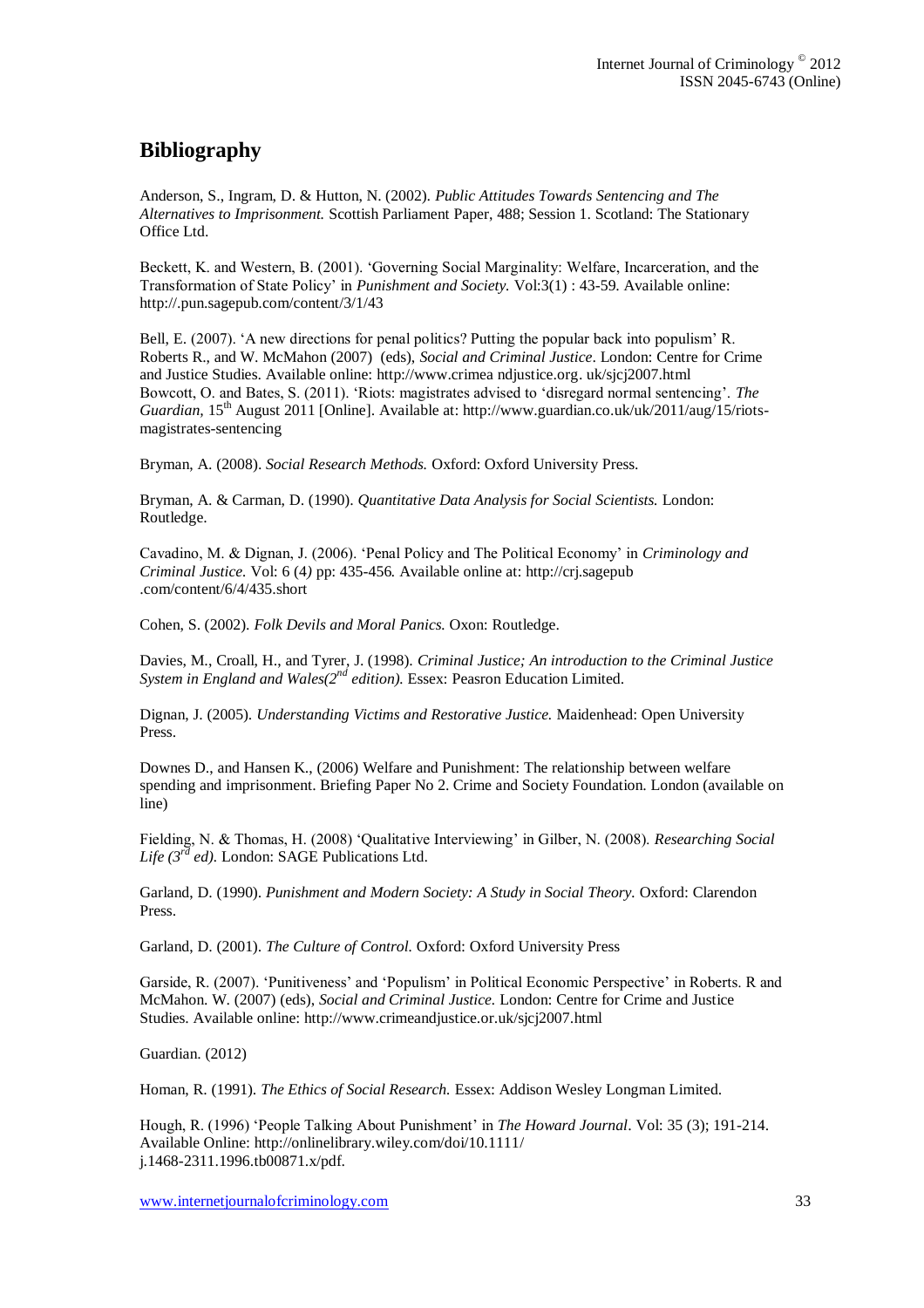Hough, M. & Roberts, J. (1999) 'Sentencing Trends in Britain: Public Knowledge and Public Opinion'. *Punishment and Society.* Vol: 1 (1) : 11-26. Available online: http://pun .sage.com/. Accessed: 01/11/11.

Hutton, N. (2005). 'Beyond Populist Punitiveness?' in *Punishment and Society.* Vol: 7(3) ; 243-258. Available online: www.sagepublications.com. Accessed: 20/12/11.

Innes, M. (2004). 'Signal crimes and signal disorders: notes on deviance as communicative action' in *The British Journal of Sociology.* Vol: 55(3) : 336-335. Available online: http://onlinelibrary.wiley.com/store/10.1111/j.1468-4446.2004.00023.x/asset/j.1468- 4446.2004.00023.x.pdf?v=1&t=h3t8egkb&s=c87 31810e48bb7e09d83e22ba75805eb4f29149c

Israel, M. & Hay, I. (2006). *Research Ethics for Social Scientists.* London; Sage Publications Ltd.

Jenkins, S. (2011). 'Cameron mugging Clarke was about fear of tabloids, not consultation'. *The Guardian, 23<sup>rd</sup>* June 2011 [Online]. Available at: www.guardian.co.uk.

Kelle, U. & Erzberger, C. (2010) 'Qualitative and Ouantative Methods: Not in Opposition' in UWE Flick, von Kardof, E. and Steinke, I. (eds) (2010). *A Companion to Qualitative Research.* London: Sage.

Kwan et al., (2007). 'Measuring Crime Seriousness and Perceptions' in Froeling, K. (eds). *Criminology Research Focus.* New York: Nova Science Publishers, Inc. Available online: http://books.google.co.uk/ books?id=yYlXtnGqOjwC&pg=PA9&lpg=PA9&dq=define:+crime+vignettes&source=bl&ots=dEBXj bbZl8&sig=fKhASzoQChHd3dQec\_i7T0Ncmw0&hl=en&sa=X&ei=4vjZT\_irBYfV0QXNgumTBA& ved=0CEoQ6AEwAA#v=onepage&q=define%3A%20crime%20vignettes&f=false

Loader, I. (2006). 'Fall of the platonic guardians: liberalism, criminology and political responses to crime in England and Wales'. *British Journal of Criminology*. Vol: 46(4) : 561–586. Available online: http://bjc.oxfordjournal s.org/content/46/4/561.abstract.

Matthews, R. (2005). 'The Myth of Punitiveness' in *Theoretical Criminology.* Vol: 9(2) : 175-202. Available online: http://tcr.sagepub.com/cgi/content/9/2/175.

Mathews, B. & Ross, L. (2010). *Research Methods: A Practical Guide for the Social Sciences.* Essex: Pearson Education Limited.

Ministry of Justice (MoJ) (2010). *Breaking the Cycle: Effective Punishment, Rehabilitation d Sentencing Offenders.* [Online] Available at: http://www.justice.gov.uk/consultations/docs/breakingthe-cycle.pdf. Accessed: 01/10/2011.

Newburn, T. (2002). 'Atlantic Crossings: 'Policy transfer' and crime control in the USA and Britain' in *Punishment and Society.* Vol:4(2) :165-194. Available online: http://pun.sagepub.com/content/4/2/165.

Patron et al., (1991). 'Measuring Crime Seriousness; Lessons from the National Survey of Criminal Severity' in *The British Journal of Criminology.* Vol 31(1); pp: 72-85. Available online: http://bjc.oxfordjournals.org/content/31/1/72.full. pdf+html

Pratt, J. (2005) 'Elias, punishment, and decivilization' in Pratt. J., Brown. D., Brown. M., Hallsworth. S. & Morrison. W. (Eds). *The New Punitiveness: Trends, Theories, Perspectives.* Devon: Willan Publishing.

Pratt, J. (2007). *Penal Populism.* London: Routledge.